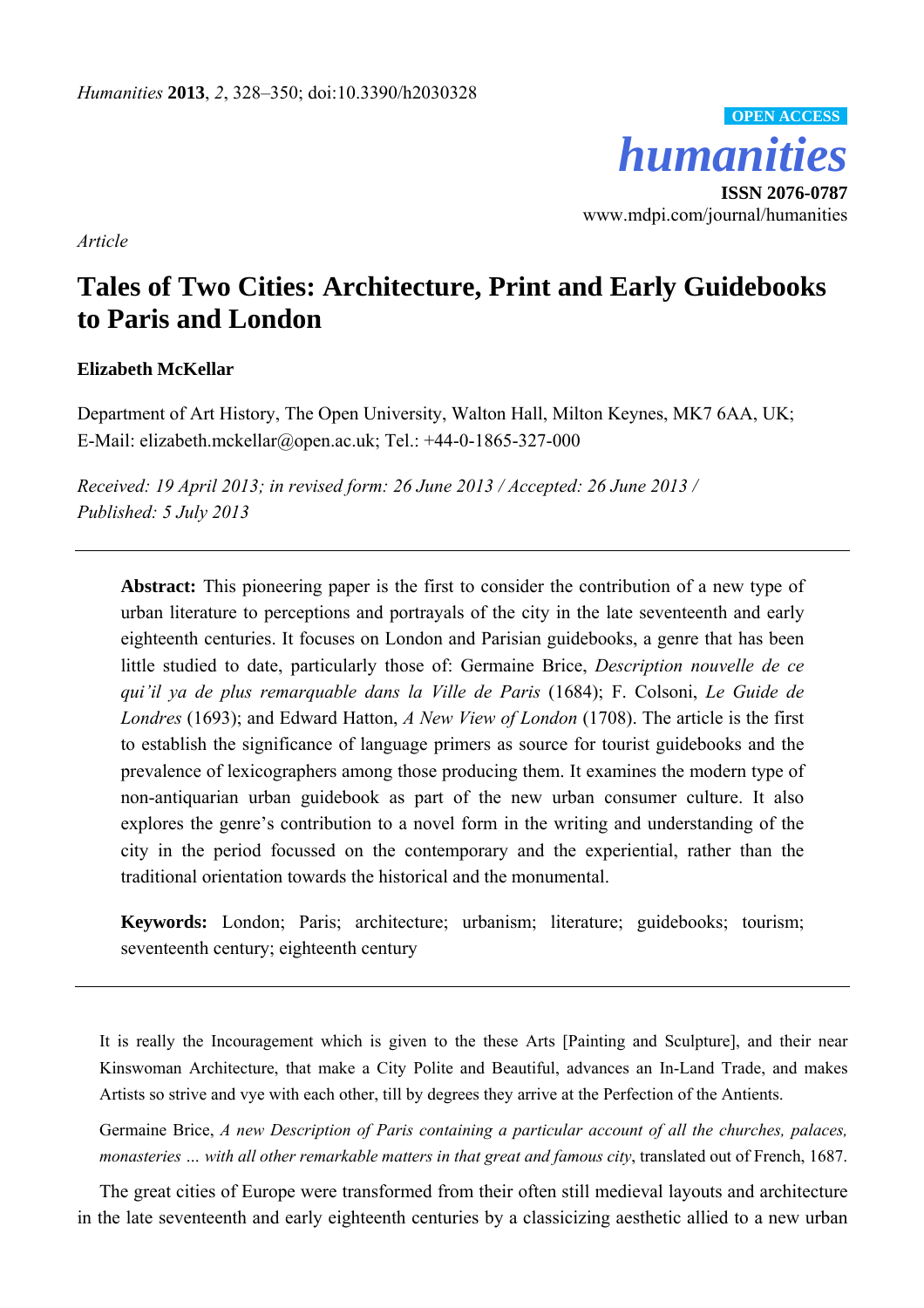society. Central to the creation of this city culture and form was the new bourgeois realm of the educated, as Habermas defined it, in his classic account of the structural creation of the public sphere [1]. Modern urban culture was inexorably allied to the growth of the now economically powerful and literate middle classes with the financial and social capital to participate in polite leisure and discourse for the first time alongside the aristocracy. The impact of this democraticizing print culture which united the aristocracy and the bourgeoisie in the wider 'urban renaissance'—as it has been termed in the English context—has been extensively investigated [2]. However, as Richard Wittman writes: 'surprisingly little effort has been directed towards understanding the place of architecture within these momentous changes' ([3], p. 4). Wittman in his *Architecture, Print Culture and the Public Sphere in Eighteenth-Century France* has produced the major contribution to date exploring how a new public discourse and understanding of architecture emerged out of the proliferation of architectural publications in a French context. In British studies of the relationship between print and buildings specifically there is still very little beyond Matthew Craske's pioneering article on the significance of newspaper coverage on public debate regarding urban projects [4,5]. There have been broader discussions of the relationship between the built form of the city and its imaging in art and literature but with a tendency to focus on spaces, particularly streets, rather than architecture per se. Here the focus will be on the geographical spread and built structures of the city, rather than individual spaces, although some attention will be given to how these features sit within the wider context of urban representation [6–9].

There has been a great deal of scholarly attention paid to urban writing as a means of creating identity but for the most part this has concentrated on literary genres, such as poetry and urban wayfaring, rather than the perhaps seemingly more prosaically pedestrian accounts of topographical guides [10–12]. This article will explore the impact of print culture on architecture through the medium of early guidebooks to London and Paris in the *ca*.1650–1730 period. Urban histories have been shown by Rosemary Sweet to be one of the ways by which the urban middle classes mapped and created the city in their own image, as they were generally written by and for the new urban bourgeoisie [13]. This was true to an even greater degree of travel guides which had a comparably shorter shelf-life and were more explicitly commercial in nature. The texts with which we are concerned here are commercial productions not official municipal guides, and therefore for the most part do not form part of Foucauldian 'administrative and police effort to rationalize public urban spaces'; nor the more communitarian impulses of the later locally commissioned town literature.([14], p. 28) Not only were guidebooks a prime example of the aggressive commercialization of the print trade at the time they were also a pan-European phenomenon with an international market. The primary focus here will be on London writing. But the Parisian model had particular resonances for the new type of urban guide pioneered in London and the work of the French author Germain Brice will also therefore require some investigation. In looking at relationships between London and Paris interesting connections across a wider network of European language and travel guides will emerge, as well between the bi- and usually tri-lingual émigrés who dominated the market in travel literature and associated activities. This article will explore what the growth of the guidebook tells us about contemporary attitudes to the city and how they represented urban morphology. What was the impact of the new print culture upon modes of looking at and writing about architecture for increasingly diverse audiences, many of whom lacked connoisseurial or specialist knowledge?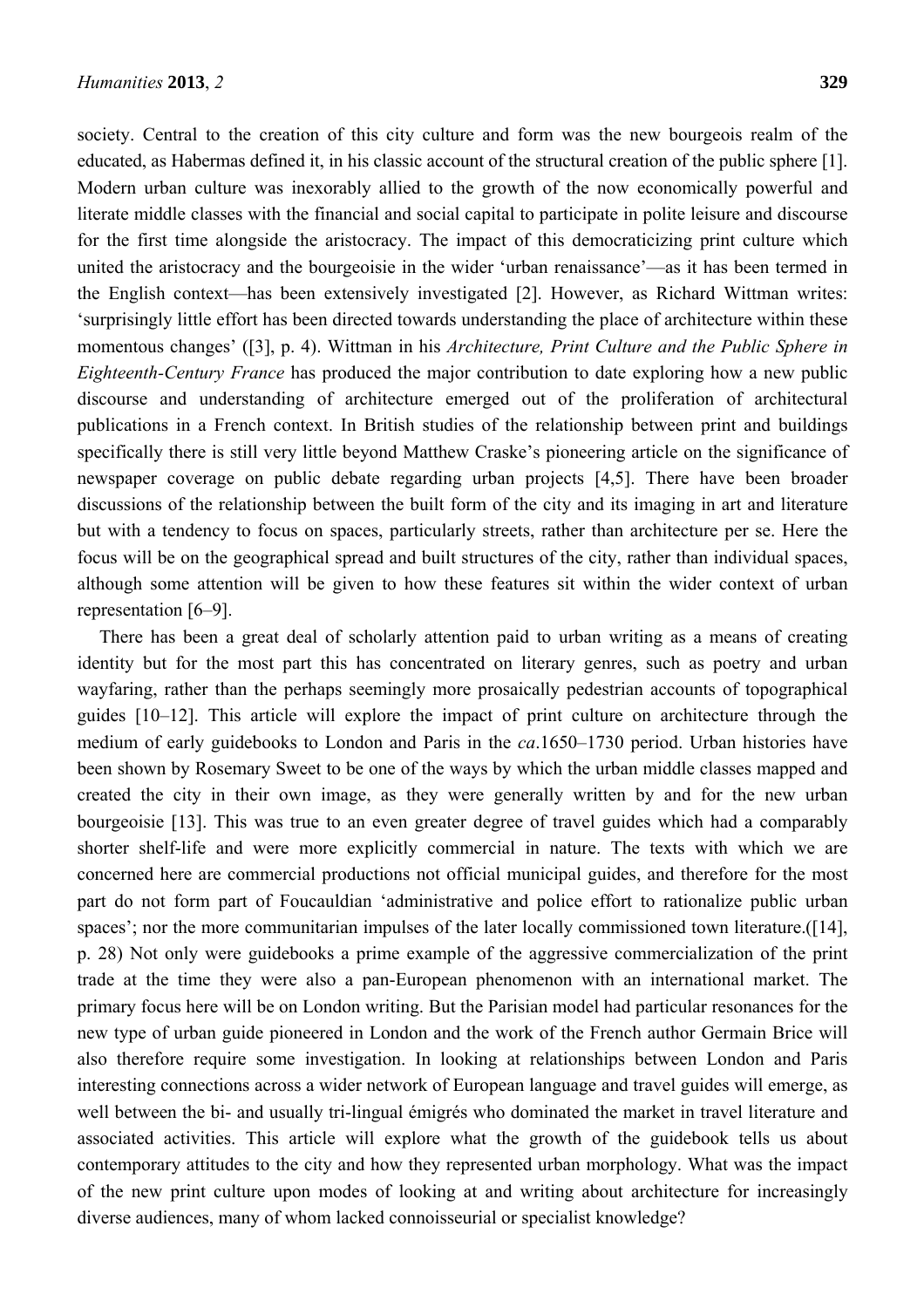In 1708 Edward Hatton in the Preface to his *A New View of London* remarked that it was based in part upon 'a small treatise called *A Guide through Paris*' [15]. Hatton's work, which was subtitled *A Book Useful not only for Strangers but for the Inhabitants* reflects the close relationship between English and European tourism and travel literature in the period. Indeed despite Hatton's sub-title it was not until the mid-century that publications specifically aimed at the home market began to appear; prior to this date Londoners used a range of other strategies to negotiate the city, as discussed by Robert Shoemaker [16]. The bias in early publications is very much towards visitors to the city, to the extent that that the Scottish tourist Robert Kirk wrote in 1690: 'the city is a great vast wilderness. Few in it know the fourth part of its streets. The most attend their business, and an inquisitive stranger will know more of the varieties of the city than an hundred inhabitants' ([17], p. 9). The Parisian volume to which Hatton referred was almost certainly Germaine Brice's *Description nouvelle de ce qui'il ya de plus remarquable dans la Ville de Paris* of 1684 [18]. This was produced specifically with foreign visitors in mind, as he wrote in his Advertisement to the English edition:

No Man doubts that Paris is at present one of the greatest and fairest Cities in the World … Yet it happens very often, that all its true Beauties are not taken notice of by many persons, and principally the Strangers, who complain that they can never find them without making it their particular study, and giving themselves a vast trouble in the search … It is for their assistance, and to satisfie the Curiosity of Strangers that I have undertaken to describe … the most noted Beauties of that famous City [19].

Brice (1653–1727) who was from a wealthy family, following a good conventional education became a self-taught connoisseur of the visual arts, taking a trip to Italy to further his knowledge. His background was rather different from the scholars who had provided most of the previous histories of Paris. He worked as a teacher and a guide showing foreigners around Paris 'et, quand il n'entendait point leur langue, il se servait du latin qu'il possedait parfaitement' ([20]; [21], p. XIII). He was very successful in this enterprise and his clients included several German princes who are the recipients of some of his textual dedications ([21], p. XIIV).

Brice pioneered a new kind of guide which was probably influenced by the guidebooks he would have encountered in Italy, where guides to the Roman antiquities were available from the sixteenth century onwards ([22], p. 54). As he stated in the Advertisement to the work he rejected the antiquarian approach of authors such as Gilles Corrozet and Jacques Du Breul, and was instead focused on the contemporary and particularly the artistic ([19], p. 2; [23,24]). His book came directly out of his experience leading people around the streets of Paris and this is reflected in its slightly didactic tone as well as his careful selection and editing of the most appropriate material. As he related: 'I undertake not to make an exact description … I have therefore only collected those things which are most observable, and that which deserves to be seen with somewhat more than ordinary remark' ([19], Advertisment). Large swathes of the city are thus dismissed for not meeting Brice's criteria of artistic and cultural value: 'We say nothing of the Hospital of the Trinity nor of the Church of St. Saviour, there being nothing curious in them' ([19], p. 67). The book was pocket-sized for easy transportability and crucially for visual orientation included from 1698 an annotated fold-out map of the city listing the main sights. Little has been written about the publishing context of guidebooks to date but what is clear, as Michael Harris writes, is that 'the connections between guide publications and an interest in maps and prints were established early in the eighteenth century'. He cites the part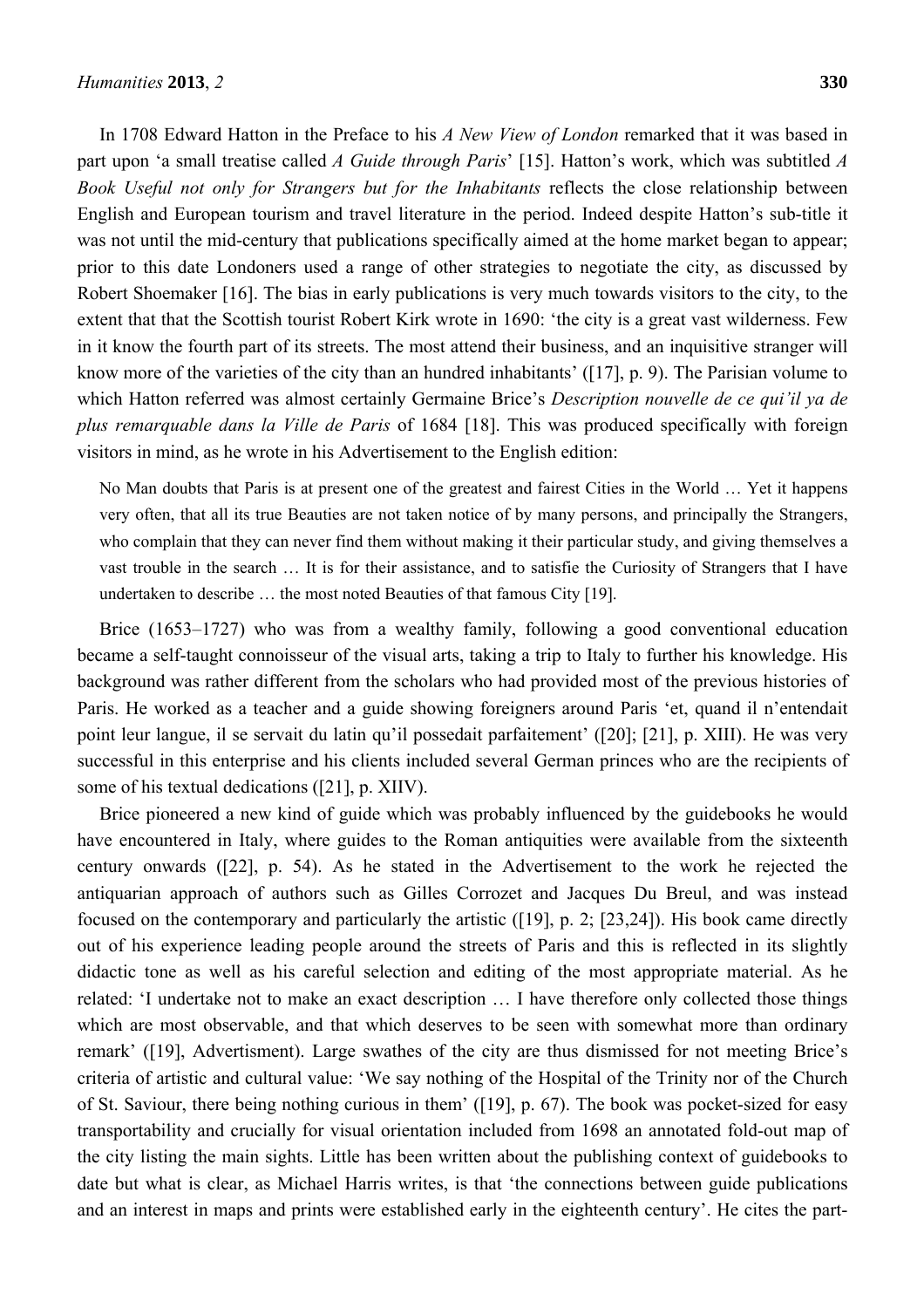ownership by major London printsellers John and Thomas Bowles in early English/French guides as evidence, although he does not state which ones specifically ([25], p. 50). Maps became part of the standard apparatus of guides from that time onwards, however, a list of streets also remained an important feature because as William Stow the author of *Remarks on London* noted: 'our Maps, or Prospects … [are] made more for ornament than Use, do not describe a fourth part of the Places contain'd in 'em' ([25], p. 43). The contingent and inherently problematic nature of cartography in mapping the city in a period of rapid growth is explored further below.

Brice provided his readers with a guide to the art, architecture and intellectual life of the city. His emphasis was on visual appreciation and high culture rather than everyday life. The University Quarter, the various learned societies and the Academies spearheading the revival of French culture all receive considerable coverage. But his greatest passion is for the new buildings of the city which he describes in great detail displaying considerable architectural knowledge culled from his readings of the members of the recently founded l'Académie d'Architecture (1671), notably Perrault and Blondel ([3], pp. 19–24; [26]) He attributes to the latter, 'all the new gates and also all the other Imbellishments that are raised in Paris of late years' ([19], pp. 70–71). He writes of the Hotel Colbert, for example, in terms of its planning and proportion: 'There appears in the fabrick much regularity with an excellent Gust and very peculiar. The Court is square and the Buildings about it of such a neat contrivance that you can hardly meet with the like elsewhere. The Apartments are disposed with wonderful Judgment' ([19], p. 51). This is in contrast to most English works of the time, which as we will see, tended to discuss architecture largely in terms of decoration and style. Throughout the guide Brice displays a considerable knowledge not just of architectural composition but also of future developments, building materials and even prices. His entry on the Place Royal, now Place des Vosges (1605) exemplifies his knowledgeable and authoritative approach:

The place of which we were speaking is exactly square, composed of six and thirty Pavilions raised of the same symmetry; the materials are of Brick and Free-stone, raised upon a long row of Arches, under the shelter of which one may walk round the place. In the middle of these Buildings they have left a great void piece of Ground, which at present is about to be converted into a Garden and is to be inclosed with a Palisade of Iron. … Reports say this Work will cost a hundred pistols ([19], p. 93).

Historic architecture is included but discussed purely in terms of its aesthetic merit rather than its historical interest. Thus he writes of the Renaissance Hotel de Ville:

It was built in the Reign of Francis I who laid the first stone himself. The Architecture is however a little Gotique; that is to say, it is not altogether according to the gust of the present age, in which the old Roman and Greek proportions are studied with more careful exactness, Artists endeavouring every day to re-establish this curious Science in the same perfection that it had under the Reign of Augustus ([19], p. 104).

He also appreciated the nave of the medieval church of Saint-Gervias and was fulsome in his praise of Notre-Dame: 'The Structure of this Church is of the Gothick manner, but the handsomest and best perform'd in France. It is very remarkable for its Grandeur and Solidity' ([19], p. 156). However, more often he reflects the contemporary prejudice against the Gothic and his strictures on the Celestins' buildings are more typical: 'The Church belonging to these fathers is all Gothick and hath nothing Curious in relation to its Structure. The Altar is not much better adorned' ([19], p. 135). Nevertheless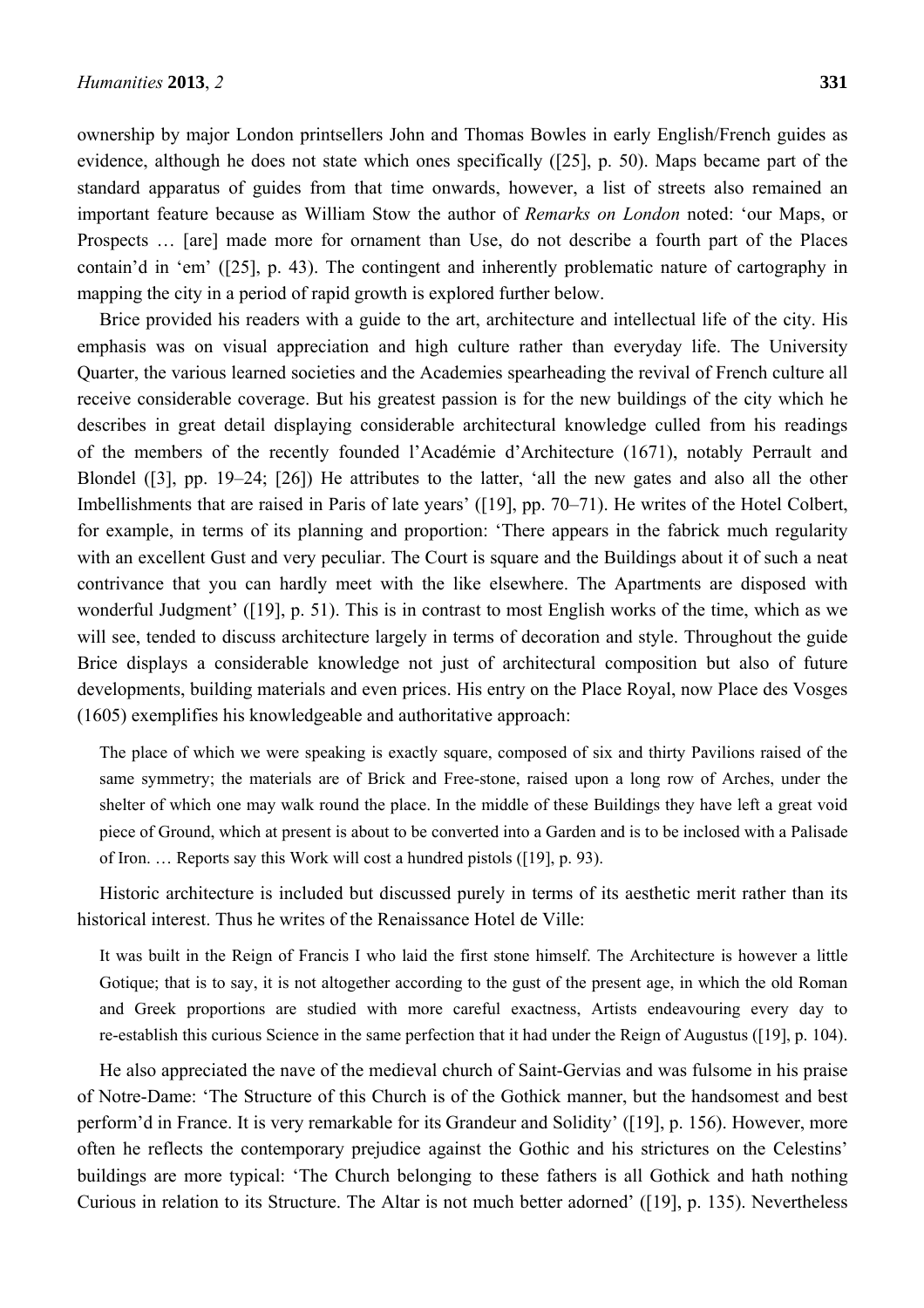the inclusion of historic buildings and the occasional appreciation of their merits was to become an important strand in topographical writing and in England, at least, was to form part of an on-going appreciation of the historic and the traditional alongside the new classical culture [27].

Brice's work is arranged as a series of walks through grouped quartiers. He makes occasional forays outside the city boundaries to buildings of particular interest but quickly returns to the urban core. Brice's vision is thus metropolitan and morphological presenting the city's built fabric as a work of art for the visitor's enlightenment whilst editing out the vulgar and the ordinary. His *Description* is also highly didactic, intended to instruct and improve the reader. The heavy emphasis given to the Academies creates a strong sense of a cultured elite shaping and producing the city's architecture in their own image. *La Description de Paris* was enormously successful, with both foreign and Parisian readers, going through twelve editions during Brice's lifetime with a further two after his death, the final one in 1752. The later volumes were substantially augmented and included innovations such as: increasing amounts of practical information, illustrations of the principal sites, plus the map of the city from the third edition onwards. The third edition was also the only one to include a street directory. Brice had a particular importance for the English as his *Description* was translated into English appearing in at least two editions in 1687 and 1688. A Dutch edition was also published in 1718. The preface to the English translation said that it was meant to be a guide for those who had not yet visited Paris including the 'Young Gentlemen who go over; (as some do almost daily) … this Book in their pocket with them, will be, as their Informer, so their Guide'. It was also intended for those who had already travelled to the city who 'will not find it unpleasant to refresh their memory with the descriptions given in this Book' ([19], 'To the Reader'). This was an important function of contemporary topographical guides which served as much as souvenirs of a trip as manuals for use for locating the sites during a visit; a role which increased once illustrative material began to be incorporated more substantially from the mid-eighteenth century onwards [28].

City guidebooks as a genre are generally held to have emerged in Europe in the seventeenth century, with the exception of the earlier Roman examples ([22,25]; [29], p. 138) In England they did not appear until the second half of the seventeenth century, with works such as James Howell's *Londinopolis; an historicall discourse* (1657) which despite its title also included much coverage of what he called 'modern Occurrences ... contemporary with my self' ([30], 'To the Reader'). Howell (1594?–1666) was primarily an historian and political writer, but having travelled widely from an early age on business in Europe, he also became known as a travel writer with works such as *Familiar Letters* of 1645 onwards and *Instructions for Forreine Travel* (1642) [31]. In what will become a familiar career pattern for a number of figures in this article he also worked as a translator and lexicographer revising a French dictionary in 1650 and producing his *Lexicon tetraglotton*, a more ambitious English-French-Italian-Spanish dictionary, in 1660 [32,33]. *Londinopolis* is dedicated to the 'City of London' and in the accompanying text Howell compares a passion for cities to that for women, thus linking together his liking both for the homegrown and the foreign:

London ... having breath'd Air, and slept in her bosom, now near upon forty years (except the times that I was abroad upon forren Employments,) it is no wonder, if I be habitually in love with Her … nor is it long since, that I made publick love to Venice, and courted Naples also, and I came off with no ill success; I hope to do the like here ([30], 'To the City of London').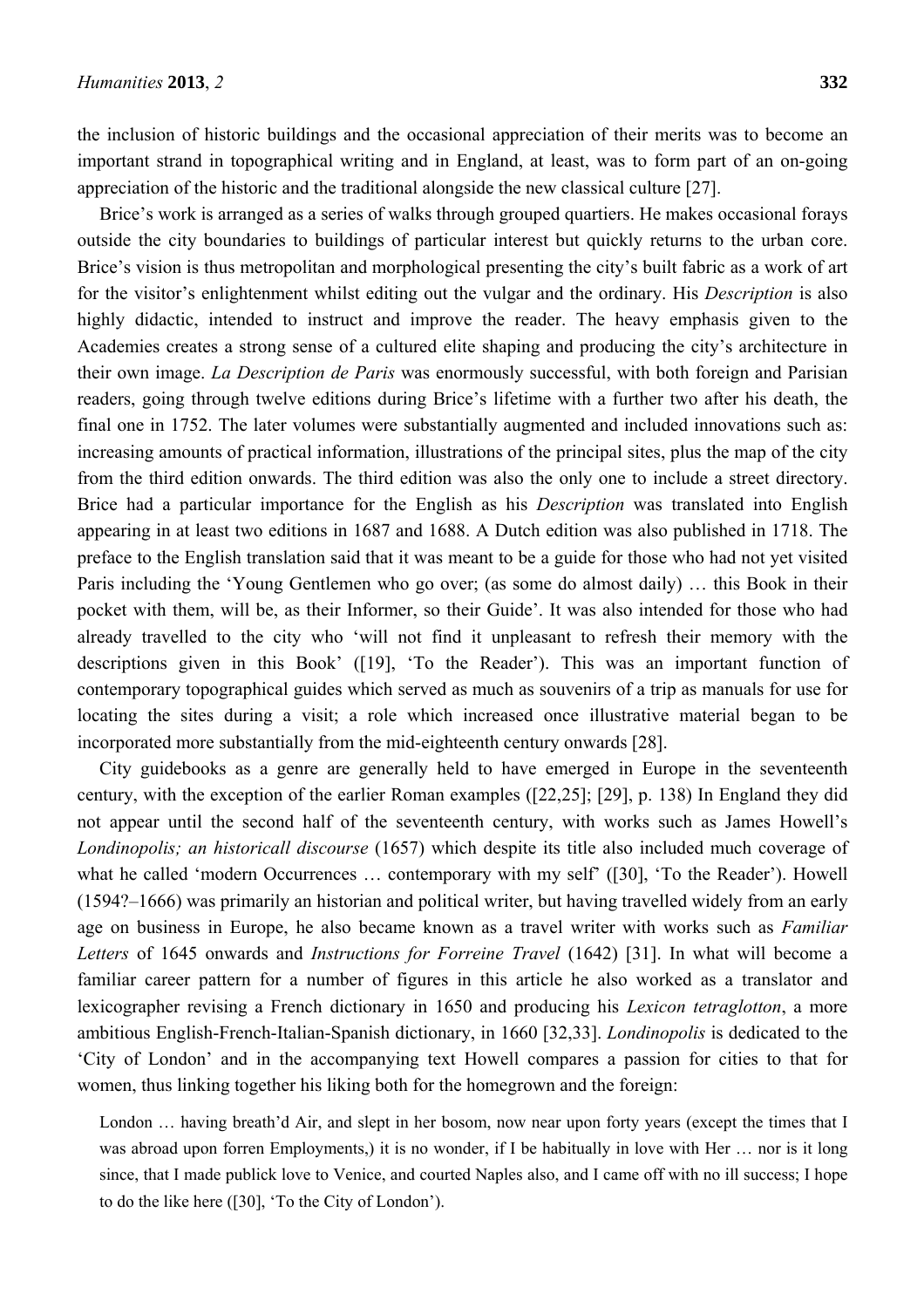Two other early publications, both dating from 1681, were Nathaniel Crouch's (published as R.B.— Richard Burton), *Historical Remarques and Observations of the Ancient and Present State of London and Westminster* and Thomas De Laune's, *The Present State of London: or Memorials, Comprehending a Full and Succinct Account of the Ancient and Modern State Thereof*. These works, as their titles indicate, included antiquarian material drawn from John Stow's *Survey of London* of 1598, the primary historical source for all subsequent accounts of the city. However, in trying to address the present as well as the past they evolved some important features that were to become standard in later guides. Firstly, they both used the pocket-book format also adopted a few years later by Brice which was one of the key attractions of the genre, especially set against the expensive folio formats in which many antiquarian histories were produced. We do not know the quantities in which such guides were purchased but, as Cynthia Wall comments, we can assume the popularity of such books from the numbers of editions and the survival and continuous adaptations of the genre ([8], p. 91) De Laune, whose French name may or may not be of significance, included a small number of illustrations. This was a trend that was to become more pronounced in the eighteenth century further reinforcing the links between publishers of topographical writing and print and map sellers. In 1761, for example, the prolific publisher Robert Dodsley produced *London and its Environs Described*, the first fully illustrated guide book to the wider metropolitan area. The copper plate illustrations were seen as being an integral part of the whole and the Preface stated that 'the prints with which the whole is decorated, are all engraved by the best hands, after original drawings which were taken on purpose for this work … at a very great expence'. The illustrations were nearly drawn by Samuel Wale and engraved by eight well-established engravers who regularly contributed to Dodsley's publications ([28], p. 106).

Crouch's and De Laune's works were two of the first post-Fire publications and as such formed part of the much greater wave of topographical activity which sought to re-inscribe the City following its destruction in 1666. Cynthia Wall has drawn attention to the role of guidebooks and urban literature more broadly as a form of surveying. She writes that alongside the cartographical surveys of the City's ruins and subsequent rebuilding; 'the literary remapping of London is part of the literal remapping … a verbal as well as visual attempt to find, define, and secure the topographical contours of the city' ([8], p. 76). The necessity for such a task sprang from London's rapid expansion in the *ca*. 1650–1730 period and its consequent incomprehensibility to contemporaries. The population of the built-up area of the London and Westminster was 400,000 in 1650, had reached 575,000 by 1700 and by 1750 stood at 600,000–675,000 ([34], p. 650). It was not just the burnt-out City itself that had been rejuvenated but also the adjacent city of Westminster, which was increasing exponentially as were the outer suburbs beyond the walls [35]. This phenomenal expansion resulted in a characterisation of London as 'the Monster' whose spread and size were seen as uncontrollable. Defoe was one of many who elaborated the theme contrasting the wealth and power of 'the new Rome' with its lack of a concomitant classical harmony in its form.

It is the disaster of London, as to the beauty of its figure, that it is thus stretched out in buildings, just at the pleasure of every builder.... and this has spread the face of it in a most straggling, confused manner, out of all shape; whereas the city of Rome, though a monster for greatness, yet was in a manner, round, with very few irregularities in its shape ([36], p. 287).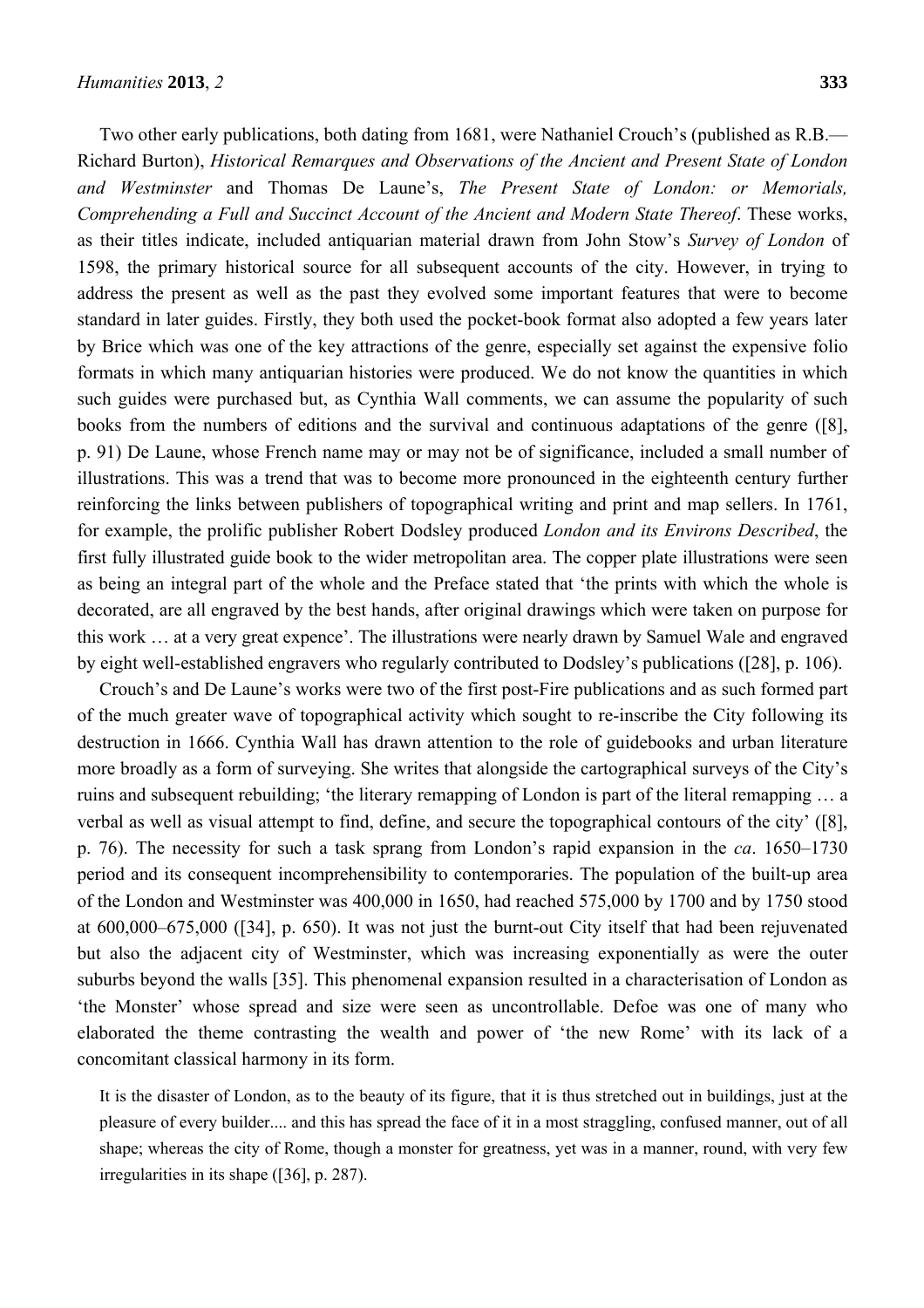The experience of the continual metamorphosising of the metropolis was a confusing one in a period of almost constant building activity. The labyrinthe character of the constantly evolving core led to a wave of cartographical and textual activity in an attempt to establish boundaries. Guidebooks, along with maps, were one of the ways in which the increasingly illegible—physically and conceptually—might be rendered legible. One manifestation of this can be seen in the mania for tabulation and list-making which is evident in guidebooks from De Laune onwards. He included information on the penny post and the rates for coachmen and watermen as one of his most important innovations. The provision of practical information in an easily consultable, tabulated form reflects, as Julia Merritt points out, the contemporary concern with political arithmetic ([37], p. 71). But it was also part of an attempt to bring fixity and certainty to the fluid and protean organism of the metropolis. It is seen most markedly in the attempts to calculate the number of inhabitants and dimensions of a place with which nearly every city guide opened. Daniel Defoe is his *A Tour through the Whole Island of Great Britain* of 1724–1726 began his section on London with a lengthy account in which he tried to define its outer limits. In order to make sense of the ever expanded city in true Royal Society fashion he drew a 'Line of Measurement' around it totalling 36 miles 2 furlongs and 39 rods ([36], pp. 288–94) The line, as Wall writes, became a thing in itself, an active agent moving through and around the city 'a marker and even an agent of change' which indicates a new spatial awareness; a modern conception of space as active and 'produced' in Lefebvre's terms ([8], p. 110; [38]). We will return to the implications of this change, especially in relation to notions of mobility, when we consider Colsoni and Hatton in more depth below.

Written representations of cities then were as much numerically as textually conceived with statistics used as a form of nationalistic drum-beating. Edward Hatton enumerated the occupants of London as 696,360 according to 'Sir William Petty['s] … small Treatise in English and French, 1687' ([15], p. iv). Those of Paris were calculated at 488,055, those of Rome as 125,000 and those of Rouen as 80,000 'the Sum but 693,055 which together are less than the Inhabitants of London'. While John Strype in his up-dating of Stow of 1720 devoted a long paragraph to establishing the 'surpassing eminency' of London against Paris 'one of the most flourishing Cities in Europe' ([39], Bk I, p. 3). He wrote that London exceeded Paris in all the following ten aspects:

I. In the Wealth and great Estates of the Inhabitants. II. In the Wholesomeness of the Air. III. In the cleanly and more convenient way of Living. IV. In the Preference of the River Thames to that of the Seine … and the great Bridge of London built over it. V. In the Shipping and Foreign Trade. VI. In the Cheapness of Food and the great Variety and Plenty of Drink VII. In the Cheapness likewise of Fewel. VIII. In the Magnificence of the Churches; none at Paris being so great as St. Paul's hath been, and now is. IX. In the Court of Inns. And lastly in the Hospitals, so many and so richly endowed ([39], Bk I, p. 3).

In this way the sheer physical size of the city and its monuments became a measure of international worth; numerical scale acted in these texts as a signifier of might and prestige. Brice was at pains to inject some sense of artistic value into the debate by establishing the quality of the new Parisian churches in relation to their Italian models, he writes that the Church of the Sorbonne is 'of the same disposition of that of the Rotunda in Rome … the Architect has imitated it as near he could' ([19], pp. 74–75) While he notes of the Vale de Grace: 'Here it is that all Strangers are forced to grant, that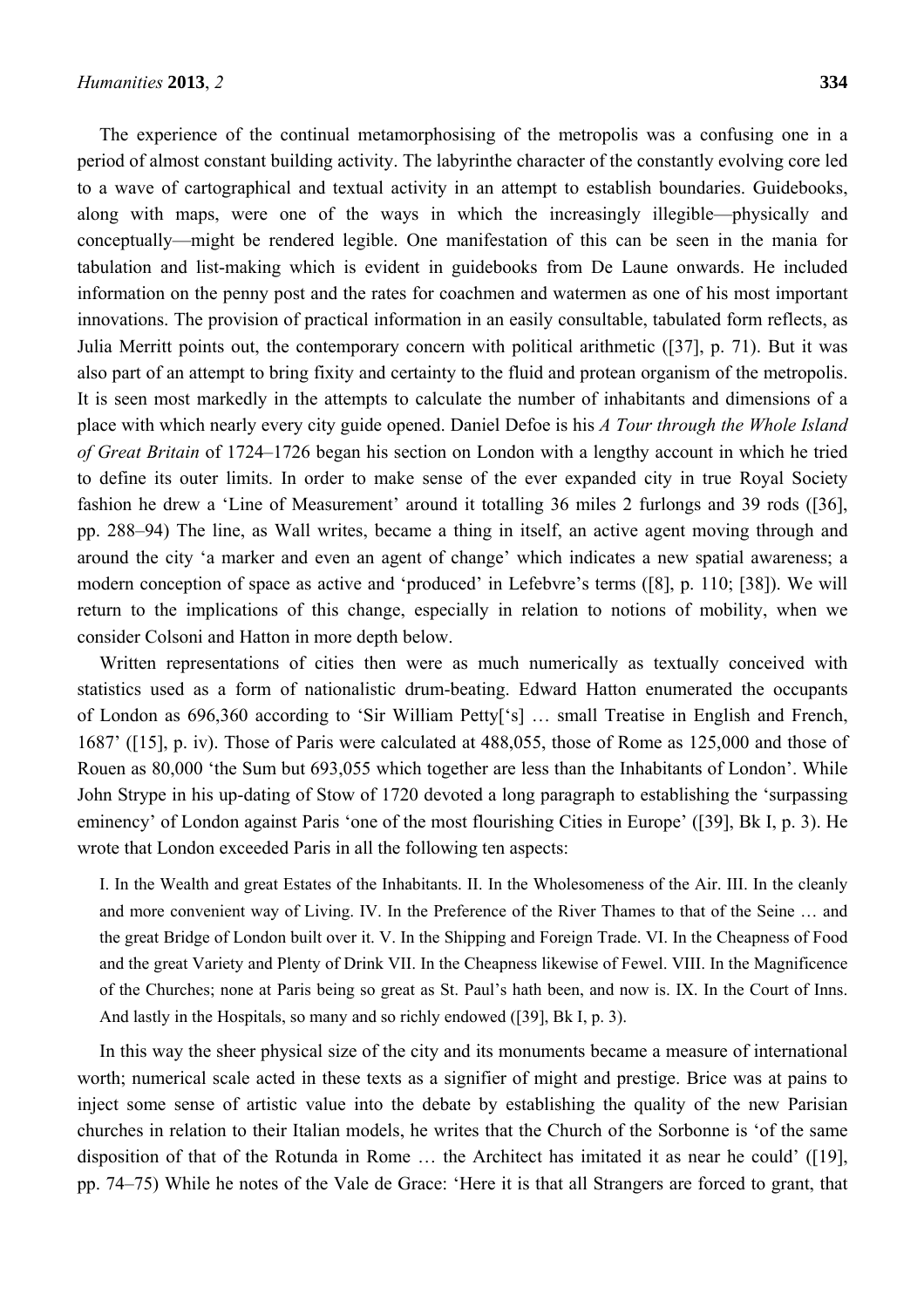we raise in France as fine Building and as regular, as those in Italy so much admired by Travellers. We may also affirm … that this … is one of the most beautiful Works of all this Age' ([19], p. 57).

Styrpe, De Laune, Hatton *et al.* came out of the burgeoning consumer culture of late seventeenth and early eighteenth-century London, arising from its position as one of the great entrepôts of the world and increasingly as a major tourist destination both for foreign and native travellers. The author of *A Trip from St. James's to the Royal-Exchange* in 1744 wrote of:

*Italian, French, German, Dutch* Gentry, continually transferring themselves hither; where they soon grow great, meeting with Encouragement more than the Natives, and laugh at their Good-nature for preferring them to their own Countrymen. *France* furnishes *Cooks, Valets de Chambre, Dancers* and *Teachers of French,* who seldom understand a Sentence of English. *Italy* supplies us with *Fidlers* and *Eunuchs* … *Scotland* sends us *Pedlars, Beggars* and *Quacks*; and *Ireland, Evidences, Robbers* and *Bullies* ([40], p. 2).

One of these supposedly monolingual French teachers was Francesco Casparo Colsoni a foreigner living in London who published *Le Guide de Londres* in 1693. This was just one of his considerable output which included *The New Trismagister* of 1688, one of the first multilingual grammars to appear in English. It offered a trilingual primer, in French, Italian and English, which unlike earlier works did not use Latin as an intermediary between them [41]. The title page is repeated in all three languages and his name is therefore given as Francesco, Francis and François respectively. It informs readers that Colsoni is a teacher of languages, living in St Christopher's Alley in Thread Needle Street near the Royal Exchange. He also published *The English Ladies new French Grammar* in 1699 and *La clef-dor de la langue Angloise* in the same year, stating that he could be found at the German Academy in Suffolk Street. Other works included: a French and Italian grammar; a book of Kings and Queens; *the Royal Almanack; Peace and War in the Field;* and *Ladies of Europe at the Conclave of Juno*—the last two being described as 'Historical Dialogues' [42]. Colsoni, like Germain Brice, made his living trading on his language skills and taking advantage of the possibilities for reaching broader audiences that the new markets in print offered. The third edition of his London *Guide* states that he also kept a chocolate house and had two 'Good Billiard Tables'. He says that he himself will guide foreigners round the city and that besides French, English and Italian he understands German and Dutch; elsewhere he includes Spanish among his main languages ([43], Title Page).

Rosemary Sweet has analysed the occupations of those writing British urban histories and found that their profiles were far broader than those engaged in their county equivalents, who were predominantly gentry. She has highlighted the presence of teachers, along with clergymen, lawyers, doctors and printer-publishers, as a significant group among those writing urban histories but the significance of foreign language specialists to the genre—particularly in the London context—and the particular traits they bought to urban literature has not been explored ([13], pp. 14–16). *The New Trismagister* can itself be seen as continuing a strand of urban writing stemming from the Elizabethan language-lesson dialogue manuals of which John Florio's *Florio His Firste Fruites* an Italian/English primer of 1578 is the most pertinent here. John Florio (1533–1625) was born in London of mixed Italian-English parentage. His father had converted from being a Franciscan friar to Protestantism and subsequently fled to England. Florio grew up in Switzerland where the family was exiled during Mary Tudor's reign. His father had turned to language teaching on his arrival in London and his son followed the same career path, working as a tutor and lexicographer, rising to become reader in Italian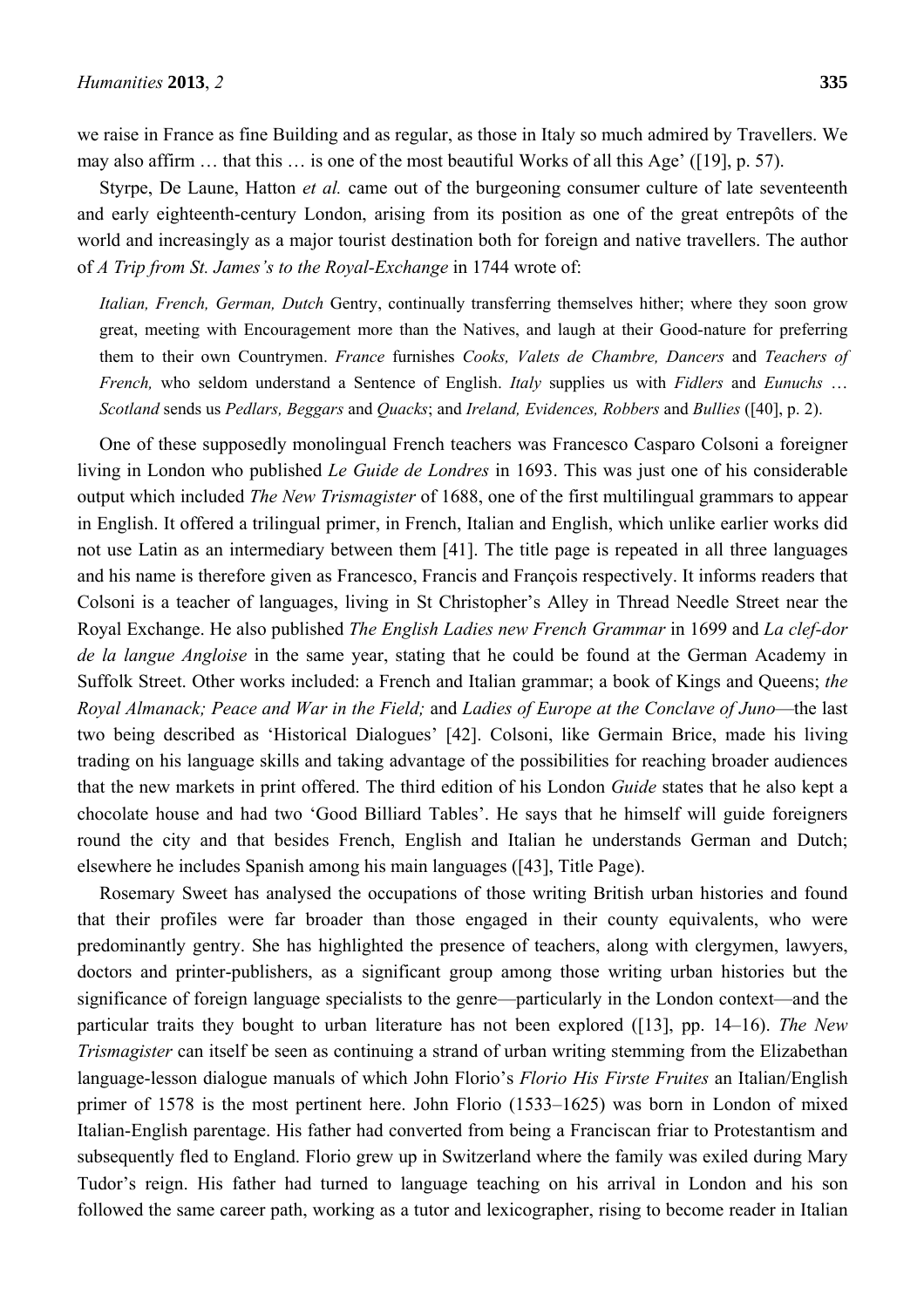to Queen Anne in 1604 [31]. Language primers for Latin date back to the medieval period but the increasing interest and commercial requirement for modern languages in the sixteenth century led to the introduction of modern subject matter to match ([44], Introduction). Italian was particularly popular with the increasing interest in Renaissance culture and for a time it challenged the supremacy of French as the chief European *lingua franca* (as the term itself indicates). Florio developed the language textbook tradition to incorporate sample dialogues which related everyday activities to recognisable London scenes. His initial primer, *Firste Fruites* for example included a dialogue on the subject of 'To speake of England' in which during the course of a discussion of London the following aspects of the city were covered: its merchants, ambassadors, their pastimes, the Thames, and the strangers's (*i.e.*, foreigner's) churches. There is a constant elision between the 'England' of the chapter title and London which intensified in its successor *Florios Second Frutes* of 1591. The chapters in the second volume, unlike the first, are both thematic and chronological, following the arc of the day from morning through the various mealtimes to nightfall. The title of Chapter Two gives a good idea of the flavour and structure of the work: 'The second chapter for common speech in the morning on the way between three friends, Thomas, John, Hery (sic) and Piccinino a servant, wherein is described a sett at tenis'. Elsewhere the scenario of visiting the Exchange is discussed as well as the merits of travelling by water or land to do so, eventually hiring a boat at Paul's Wharf:

- T. Whether goeth your worship/
- G. I goe as farre as the Exchange
- …
- G. Will it pleafe you to goe by land or by water?
- T. It is all one to me, as you please.
- G. Let vs goe by water, if fo you pleafe.
- T. That which lyketh you, dooth highly please me.
- G. Where shall we take bote?
- T. At Powles wharfe, or else where you will. ([44], pp. 16–17)

Florio provided not just a guide to polite conversation but to genteel life more generally and his works can be situated within the broader genre of improvement and courtesy handbooks of the sixteenth century. Although written as language texts, the consistent emphasis on the modern and the metropolitan in these works, suggest that they might also be called the first guide books to London.

Colsoni's *Trismagister* continued this tradition of metropolitan discourses incorporating 'Douze Dialogues Familiares' set in well-known London locations, such as Covent Garden and St James's Park that like Florio's follow the passage of a single day ([41], pp. 192–94, 204–06). His Tenth Dialogue, for example, echoes Florio's journeying gentlemen with the final destination being Greenwich rather than the Exchange. The theme of whether travelling by land or water is preferable is re-visited. In the Ninth Dialogue the rhetoric of improvement so central to Florio is once more to the fore. Two gentlewomen in discussing whether to visit St James's Park have to consider not just the practicalities and speed of the different modes of transport, as the men did in travelling to Greenwich, but also their social acceptability for their class and gender: A coach proves to be the only respectable option as walking is 'so dirty' and a hackney coach is 'not the custome for persons of Quality'.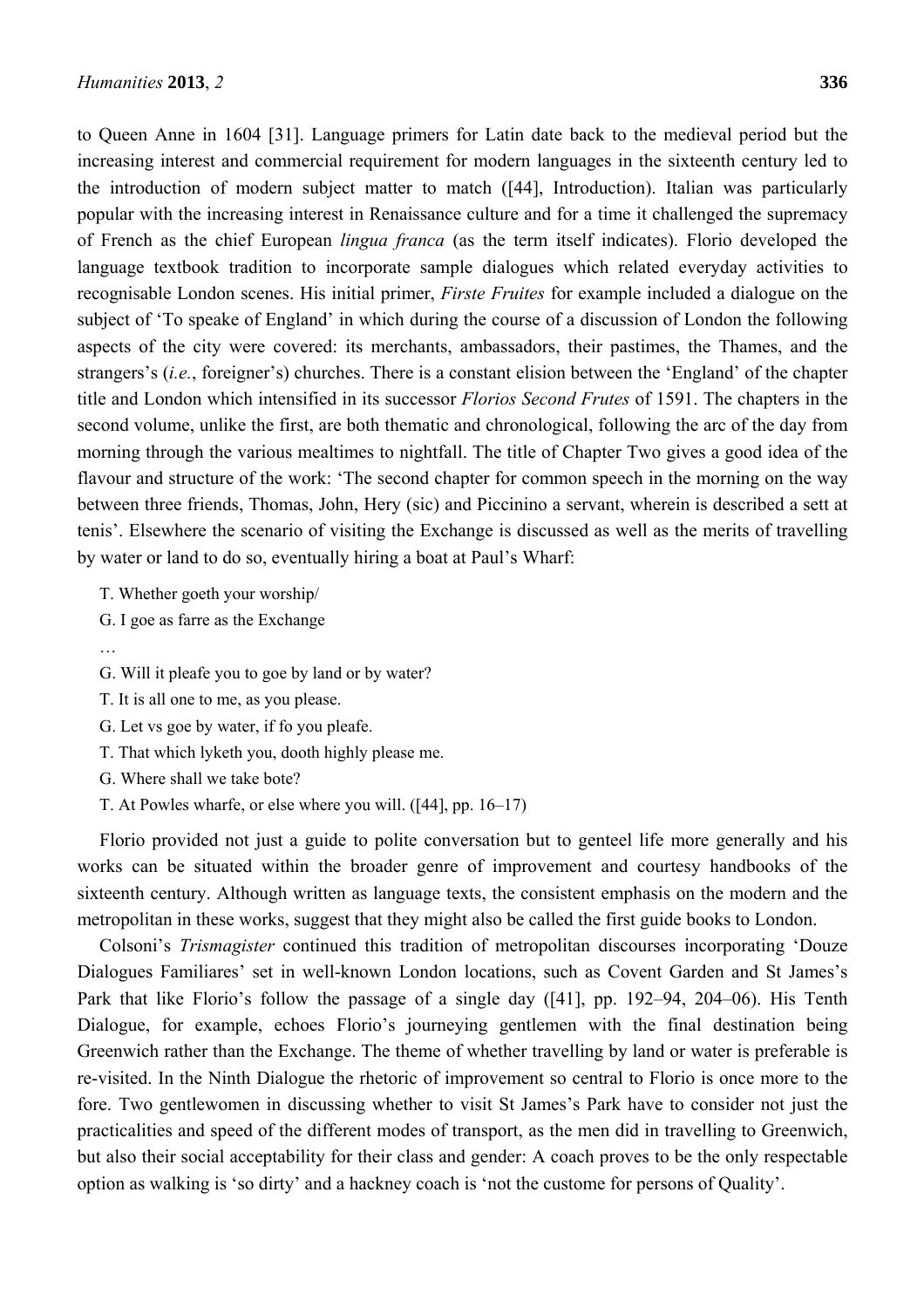My dear, pray what shall we do this evening?

We will do what you pleafe, we will go walk in the Park if you pleafe.

Let us go thither: I am content.

But we have no Coach: How shall we do, I cannot walk thither a foot, 'tis fo dirty.

But I will not go thither in a hakeny Coach; because it is not the custome for persons of Quality.

Why my dear, Do you believe, people would take us to be naught. ([41], pp. 204–05)

The coach provided comes with a chaperone, in the form of a brother, another implied essential accompaniment to the diurnal activity. The need for such caution is made clear in Colsoni's *Guide de Londres* where he points out that the Park may be royal but that it is a public space, perhaps an overly inclusive one: '… tout le monde, grans et petis, riches et pauvres, mais particulierement des filles de plaisirs qui ne manquent pas de s'y trouver et d'y trainder luer queus d'hyrondelle (quand il fait beau) depuis lex onze du matin jusqu' a 2 ou 3 heurs après midy: Et le soir depuis les 6 jusqu' a 9 et 10 heures' ([22], p. 9). Language texts therefore could be used to convey information about the moral and social landscape of London as well its physical geography and architecture. They provided an alternative source of urban imagery, alongside guidebooks, offering rhetorics of improvement and social etiquette as well as familiarity with conversational tropes. Their continuing legacy and absorption into city literature can be seen in later eighteenth century works where 'conversations' form one of the main form of urban discourse along with 'trips', 'accounts' and 'descriptions'. In the 1744 *A Trip from St. James's to the Royal-Exchange* the topics include: 'Conversation betwixt several Gentlemen at an Ordinary'; 'The Use of a Diamond-Ring in Conversation' and 'Of saying nothing in Conversation', the latter being a particularly necessary art ([40], Contents page).

Colsoni operated from London within a European nexus centred on the burgeoning industries of publishing and tourism. His *Guide de Londres* makes clear the existence of a network of foreigners working throughout the city. One of the most prominent of these was the Swiss Guy Miege from Lausanne (1644–1718?) who first came to London in 1661 and made it his base from the 1670s [31]. Miege was a writer and teacher of French and geography. He was a prolific author whose works included several grammars and lexicographical works such as the *New Dictionary of French and English*, 1677. One of his best known writings was the strongly Protestant and anti-Jacobite *The New State of England* of 1691 reissued as *The Present State of Great Britain* after the Act of Union in 1707 and 1715. Colsoni commended it as 'Le Meilleur Livre que vous puissez acheter pur savoir en quelle posture sont les Etats d'Angleterre' ([22], p. 23). He goes on in the *Guide* to recommend Miege's grammars and dictionaries as well as his own *Trismagister*, suggesting that there may have been a business connection between them. They certainly knew each other. Colsoni wrote that he published the *Trismagister* with the blessing of Miege and a number of other authors ([41], Dedicatoire). In the *Guide* he states that Miege takes lodgers and that he lives in 'la grande Maison Blanche' by Westminster Abbey, having previously occupied a house in Panton Street off Haymarket ([22], p. 38; [31]).

In 1693 as F. Colsoni, he produced his *Le Guide de Londres pour Les Estrangers. Dédié et Offert aux Voyageurs Allemands et François.* He is described on the Title Page as 'Min. Ital et Professeur des Langues'. If the 'Min.' abbreviation relates to a religious minister this creates another connection with Brice who studied for the priesthood and wore clerical habit throughout his life, although he never entered holy orders ([20], pp. 1–11). Colsoni's London guide subsequently went through two later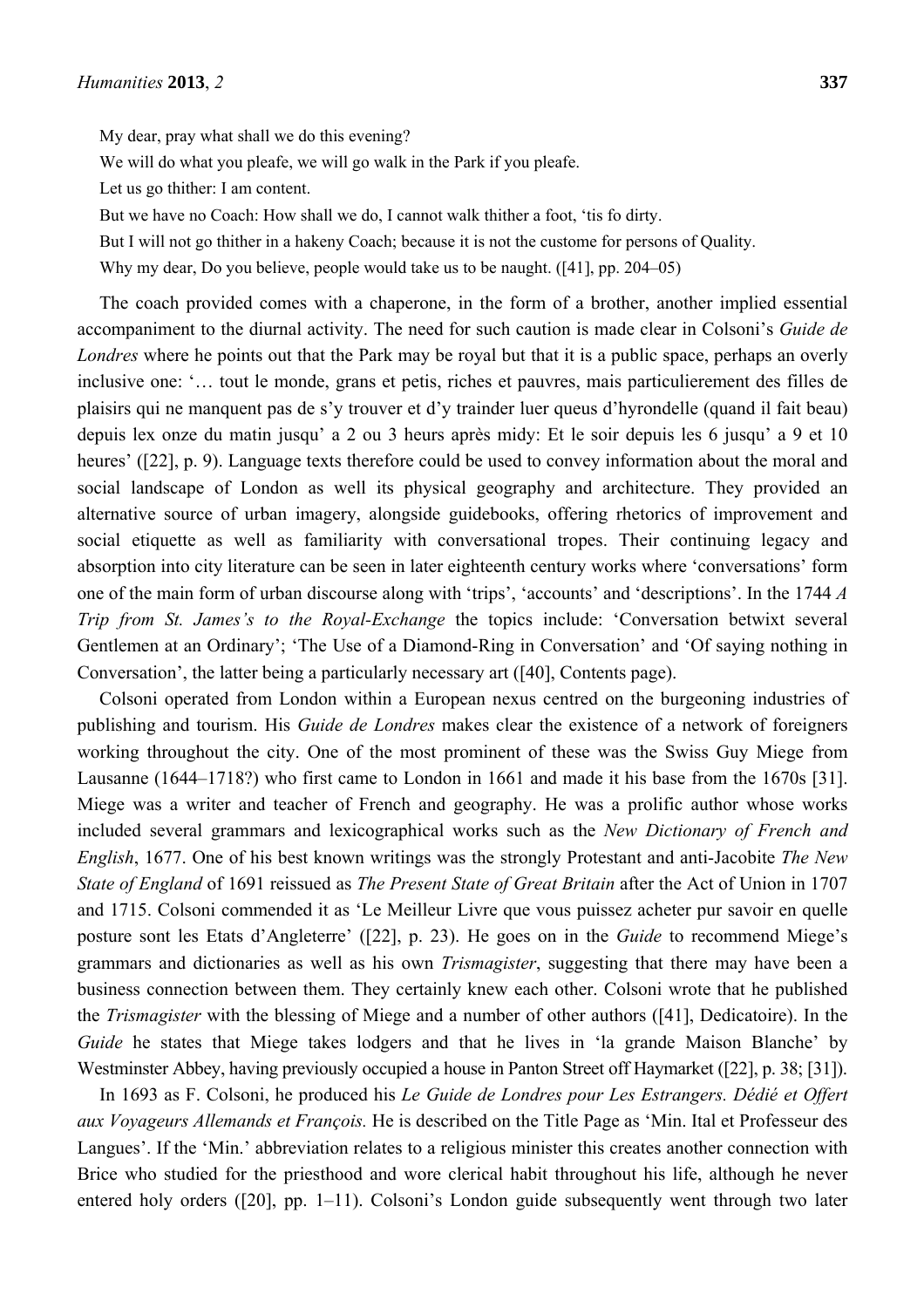editions; the second one is missing and the date unknown, while the third came out in 1697 and was reprinted in 1710. He begins by acknowledging his noble clients as the inspiration for his book: 'Vous avés eté les premier directeurs de ce petit ouvrage et je m'y aurois peut etre jamais pensé sans vous' ([22], p. A2). He promises to take his readers to 'tous les lieux les plus remarquables de Londres' and he will 'seconde tes desires, abrege ton chemin et epargne la Bourse' ([22], p. A3). He details the churches at which Protestant and Catholic visitors can worship and he then draws his readers' attention to the 60,000 French Huguenot refugees in the capital. He suggests that they might like to help them financially as the King and Queen were doing, he says, to the tune of £1,200 per annum ([22], p. A3).

The Title page sets out the aim of the work, 'On voit toutes les choses les plus notable de la ville, les Fauxbourgs et aux Environs'. Colsoni promises his readers that they will 'ne pas passer deux fois par une mème ruë en faisant votre tour'. The book was arranged as a series of five tours, in contrast to Brice's long continuous itinerary. David Webb calls him the 'ancestor of the *London in X days* guide book' ([29], p. 140). Walter Godfrey in his edition of the 1693 *Guide* attributes this arrangement to the influence of Pompilio Totti's *Ritratto di Roma moderna*, 1638. This was arranged as a series of six easy day outings followed by trips to more distant locations. Colsoni's tours offered a carefully mapped out and precise itinerary with even meal breaks being specified. The first Tour ends after taking oysters at Billingsgate with an instruction to 'retournez pour diner à votre auberge' ([22], p. 4). This emphasis on the practical was, following De Laune's model, extended to the inclusion of information such as: the opening hours and prices for various sights; the appropriate tips; the days of special ceremonies and feasts; book auctions and recommended books on English and other languages; and the posting times to France, Holland and Germany. One of the primary roles of guides at the time was to interpret the chaotic maze of the early modern city, a place without street names or numbers, through their mapping—whether cartographical or textual—of its streets, services and customs [17]. Colsoni adopts a very personal and reassuring tone with his readers promising them that 'Si tu n'entends pas L'Anglois je seray ton Interprete aussibien que ton Guide' ([22], p. A3). Colsoni presents a city of mobility and circulation of places, people and practices. This emphasis on fluidity echoes de Certeau's writings on the city as a place formed by the spatial practices of movement as much as by its depiction in texts of all types [45]. Colsoni represents the critical shift, identified by Wall, between Stow's essentially sedentary approach to the perambulatory prowl of the late seventeenth and eighteenth centuries, from spatial fixity to spatial liquidity ([8], pp. 97–103, 116–18).

Colsoni and Brice both structured their works by walks around neighbourhoods, exemplifying the new active engagement with urban space. Unlike Stow and his more conservative successors, Colsoni dispenses with the traditional municipal boundaries to create itineraries determined solely by their interest for tourists; mobility was not just geographical therefore but also social and cultural. Urban guidebooks have tended to be presented in opposition to literary constructions of London as mere compendiums of information or hack versions of more substantial antiquarian histories. But in Colsoni's hands the guidebook draws on the tradition of picaresque writing of *vade mecums* or cautionary tales in which the metropolis is presented as a realm of sensual delight, often in contrast to the restricted offerings of the countryside ([25], pp. 37–38). At the same time Colsoni's account was firmly grounded in the contemporary physical realities and preoccupations of the metropolis; even the primary distinction between the cities of London and Westminster is not made explicit. The Fifth Tour includes a section on 'Les Dehors de Londres', which was greatly expanded in the third edition. Here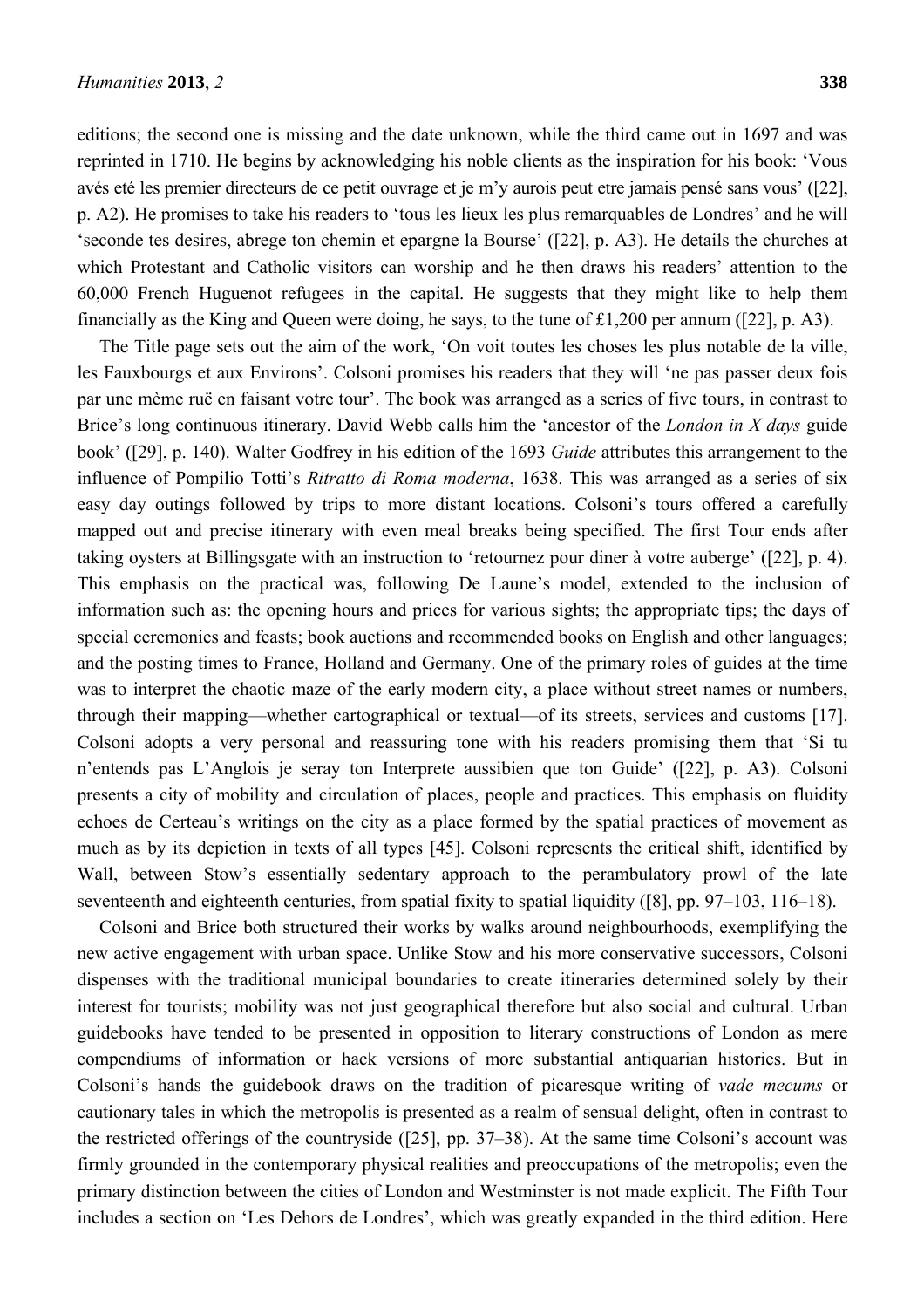the geographical limits of the city are stretched to include not only popular nearby resorts such as Islington and Chelsea but the royal palaces at Greenwich and Hampton Court as well, and even places as far afield as Epsom and Windsor about twenty miles or so from town. Colsoni, like his contemporary Ned Ward, author of the *London Spy* (1698–1700), was one of the first to reflect the truly multifarious nature of 'the London experience' which included the liminal zones around the capital as much as the built urban core itself [46,47]. Despite emphasising the role of these areas as a pleasure ground Colsoni did not employ the notoriously lewd and scabarous tone of Ward's *Spy*. Indeed he warns his readers against the danger of corruption from 'Harpies': 'On se peut diverter mais il ne faut pas se pervertir en Angleterre, où la debauche semble etre aujour du'huy álamode' ([22], p. 24). Ward and Colsoni offered two of the most radical accounts of turn of the century London, both structured through perambulations around the varying parts of the city, through which the visitor is introduced to its multi-centred and multi-layered complexities. The main difference is that Colsoni in writing a guidebook attempted to make the metropolis knowable and manageable, while Ward's literary account presented London's attraction as lying in its dangerous, labyrinthine impenetrability. This is in marked contrast to Brice's representation of Paris as an official capital dominated by crown and state. However, we are made aware in the *Description* of the presence of an alternative centre of power at Versailles whose shadow looms over his account, emptying Paris's great monumental architecture of the very people that they were erected to represent and who were still engaged in the process of building them. London by contrast had very few symbols of power. The entries for the royal palaces just outside the capital helped to counter this omission. There is an attempt in Colsoni to provide English counterparts to the great Parisian seats of learning through the inclusion of Gresham College and the Royal Society. Oxford and Cambridge were inserted into the third edition to bolster their numbers (and also many other later guides) despite their considerable distance from London.

Colsoni's 'Premier Tour' is indicative of his approach and interests. He begins not at some great historic monument but rather at that temple to consumption, The Royal Exchange, located in the Strand, an interstitial area between the City and Westminster. The Exchange is presented as a marvel of both architectural spectacle and retail delight and the theme of London as a centre for consumption both visual, experiental and material sets the tone for the book. The Tour then moves on to pay homage at the Monument which commemorated London's miraculous resurrection after the calamity of the Great Fire. Colsoni continues on to the Tower of London with its arsenal, crown jewels, armada trophies, yeoman of the guard and the menagerie—which housed small dogs and lions amicably together apparently!—before finishing with oysters at Billingsgate Market. This opening 'Tour' exemplifies the mixture of high and middling culture and the interweaving of places of historical and contemporary interest which Colsoni pioneered in his *Guide*.

He returns to the Monument and a description of the Great Fire of London in a later section, one of the few historical accounts included in the text ([22], pp. 26–30). He reproduces in full, in both English and French, the anti-Catholic inscription on the Monument that had been removed by James II and then recut in 1689. It blamed the Fire on 'la Trahison et malice de la Faĉtion Papistique … dans le dessein qu'on avoit d'extirper la Religion Protestante, et l'Ancienne Liberté des Anglois, en y introduisant la Papauté et l'Esclavage' ([22], p. 27). In this, and his other writings, he echoes his friend Miege's Whiggish sentiments and elsewhere in the *Guide* he recounts traditional English tales against the French and papists. The burning of an effigy of the Pope on Queen Elizabeth's birthday is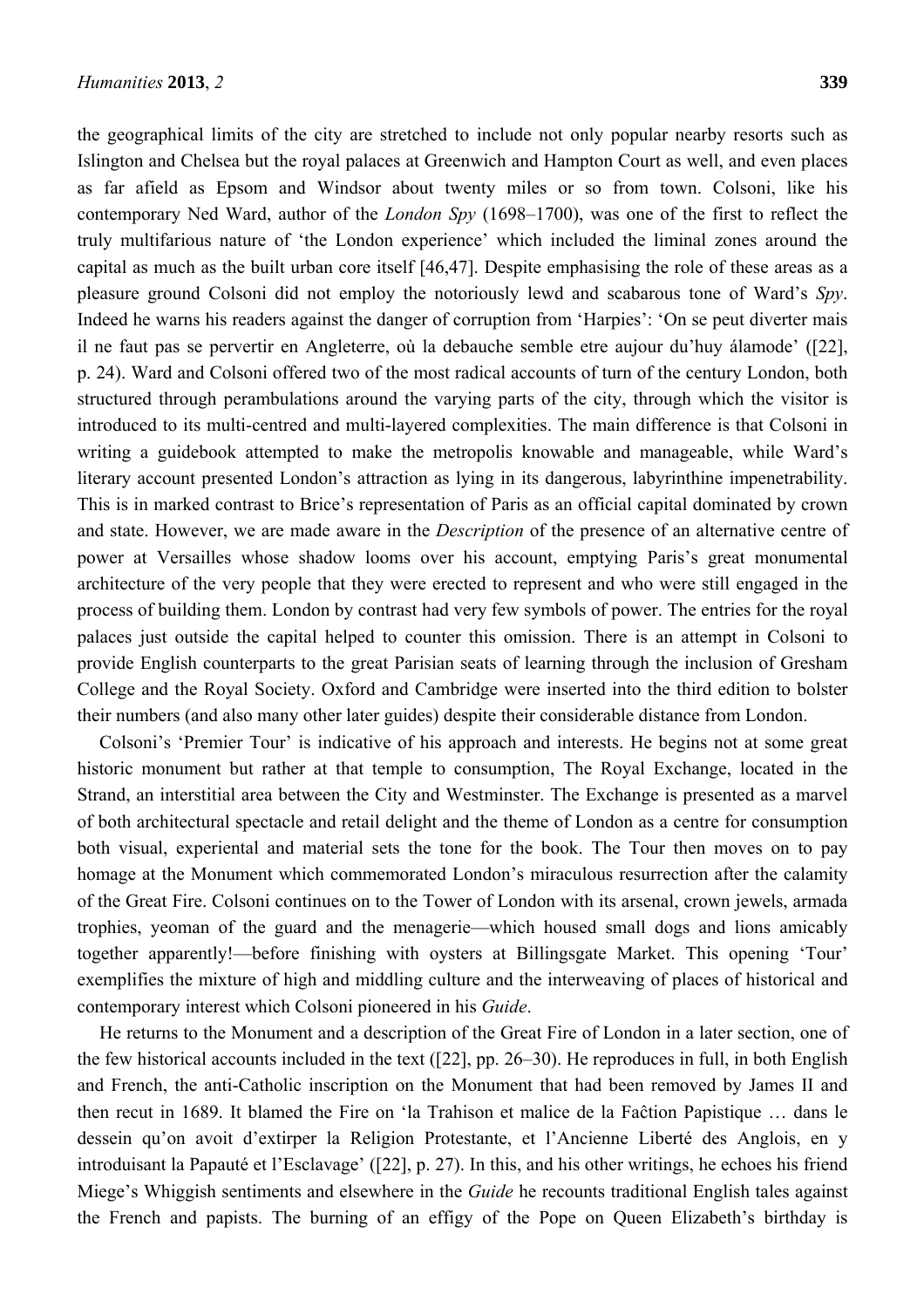included, for example, while his sympathy for the French Huguenots has already been mentioned. This seems strange for someone of his background and in a guide intended for a French audience. One possible explanation may be that his fluency with languages arose from a mixed Italian/French Huguenot parentage. He lists himself as 'Italien Francois' at one point in the *Trismagister* ([41], Dedicatoire). This would also help to explain the combination of his French surname with an Italian first name. It is also possible that Colsoni like Miege was Swiss. He may have come from one of the Italian regions absorbed into the Swiss Confederation where Protestantism was practised, such as the Grisons cantons, where John Florio's parents had fled in the previous century to escape persecution. Or he could have been from Geneva, which although technically not part of Switzerland at this date, formed the centre of Swiss Protestantism.

Colsoni's guide is far more practical and middlebrow than that of Brice and he displays none of the latter's artistic awareness. Most of his comments employ the very limited and generalised artistic vocabulary which predominated in England at the time. Bethlehem Hospital or Bedlam, for example, is described simply as 'un superb Batiment' ([22], p. 5). While Lord Montague's house—significantly like Bedlam a French style building—shows us the maximum amount of architectural discussion that might be included; 'c'est la plus belle et la plus riche d'Angleterre, tant a cause de sa situation et bel ordre, que pour l'admirable Architecture et les rares peinture qui ravissent l'oeil et l'esprit' ([22], p. 17). Colsoni naturally includes St Paul's, then still under construction, and relates a story from the sixteenth-century historian William Camden that there had been a Roman Temple to Diane on the site, thus providing it with a suitably classical pedigree. He suggests that it was not just the cathedral but also the Great Model that was essential viewing: 'Avant que de sortir demandez de voir le Model de ce Temple' ([22], p. 7). In an attempt to bolster the claims of London as the new Rome, against the more established ones of the Italian and French capitals, he related that the new cathedral 'il ne cedera en son temps, rien a St Pierre de Rome, tant par sa Structure, Sculputre, et Artifice, que pour sa grandeur, et ses rares commoditez' ([22], p. 33). Colsoni, unlike later authors, such as Hattton and Strype, rarely engages with the new Rome debate which was so prominent at the time ([35], pp. 12–13; [3], pp. 52–56). It was understandably less evident in guides for foreigners, who might have had first hand experience of the buildings under comparison, than in those for home consumption. He provides an interesting account of the use of St Paul's as a viewing platform during its construction; one of several similar accounts at the time [48]. In the third edition of the *Guide* he writes that the cathedral:

qui s'avance beaucoup; y'étant arrivez montez fur les voutes par un bel escalier, et quand vous serez au dessus tournez tout à l'entour et jettez les yeux sur l'assiete de la Ville pour en voir la beauté. Etant descendus … et quand vous serez entrez remarquez l'admirable sculpture de tous les sieges et l'artifice des serruriers qui en ont fait les portes de fer, *etc*. ([49], p. 15).

He also comments on another panorama where one could 'voir toute La Ville', available from a tower at le College de Medecins ([49], pp. 14–15). Here, as in Brice's *Description,* the city is represented as primarily for visual consumption, although in Colsoni this did not extend to its aesthetics. However, unlike his French counterpart he is far more interested in the city's workings which are also described as a form of scopic display. Bedlam hospital has already been mentioned where one could see the lunatics. One could also observe the Chelsea pensioners dining, join the promenade in St James's Park or visit the law courts at Westminster Hall. In presenting London as a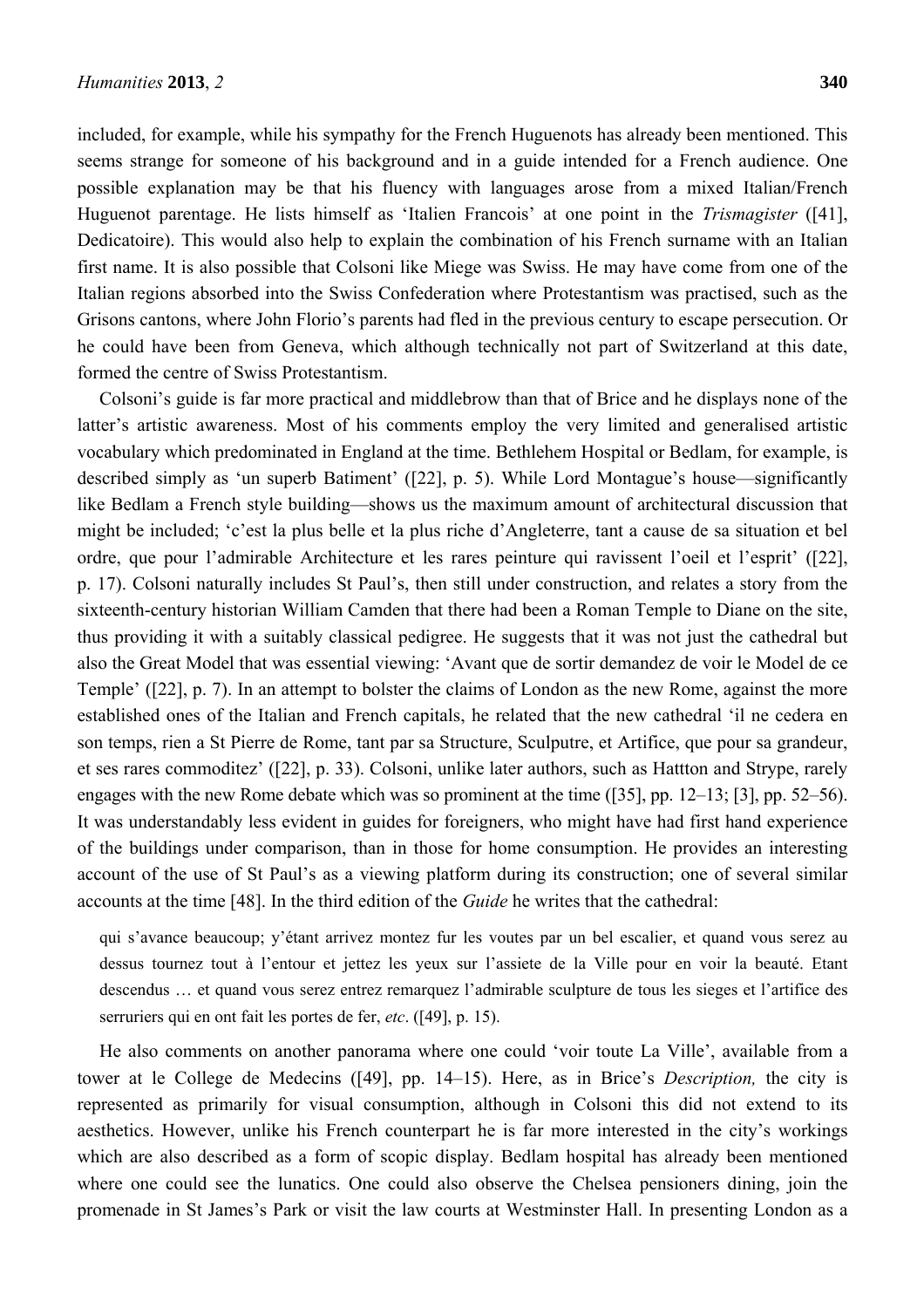city of spectacle, an endless parade of people and places, Colsoni's work again displays a similarity with Ned Ward. Like Ward his vision is relentlessly secular and contemporary but there is a tension in his account that is hard to reconcile between exclusivity and egality as he oscillates between different social strata and locales. This may be seen for example in his tactful comment on the festivities for the Lord Mayor's Installation: 'Ceux qui ont des Tikets, peuvent aller diner avec Le Lord Marie, où le Roy et la Reine se trouvent eux meme sort souvent, et une sort grande partie de la Noblesse' ([22], p. 35). His comment relays the existence of tickets without passing any judgement on the likelihood of his readers having the necessary social connections, or not, to secure them. On the one hand through his references to his network of personal contacts he builds up a picture of London as an intimate and interconnected place in which the educated elite may be sure of a welcome. But on the other hand, print culture was rapidly erasing social distinctions, creating a city of public participation rather than private pleasure. This shift towards a more democratic conception of the city is reflected even in the short time between the two known editions of Colsoni; the first of 1693 and the third of 1697 reprinted in 1710.

The title page of the 1710 edition informs readers that it has been, 'Nouvellement Revue, corrigée et augmentée'. The personal tone and biographical information has been dropped and in its place a more systematic and neutral approach is adopted. Although the edition is not labelled as posthumous its increased detachment and the general abandonment of first person observational analysis suggest that it might have been revised by somebody else, possibly after Colsoni's death. Unlike the first edition Colsoni's name does not appear on the frontispiece or anywhere else in the text and all his other known publications date from the 1680s and 1690s. The amount of detailed information given at many sites is greatly augmented, while there is an increased emphasis on providing statistical information presented in a rationalised form. The features of interest at the Royal Exchange, for example, are numbered and whereas previously Colsoni had spoken simply of 'plusiers statues' ([22], p. 2) the later edition gives the specific number, 15. The building's dimensions divided into 7 alleys with their 190 'boutiques' are also carefully enumerated ([49], pp. 4–5). The entry for the Tower of London is greatly expanded and includes for the first time a detailed list of entries for all the crown jewels derived from 'le catalogue' ([49], p. 8). The incorporation of material from other printed sources became a standard, and increasingly lengthy, feature of topographical guides as the eighteenth century progressed; symptomatic of the ability of print culture to reinterpret and re-circulate itself in varying manifestations [50].

Colsoni's most immediate successors in terms of foreign language guides to London were two German books of 1706 and 1726 ([29], pp. 140–41). The later one, according to David Webb, was very French-influenced and possibly a translation of Miege's *New State of England*, which included a substantial chapter on London. Michael Harris also mentions *The New Guide to London* as an up-dating of Colsoni for foreigners ([20], p. 44). In 1708 Edward Hatton's *New View of London: A Book Useful not only for Strangers but for the Inhabitants* appeared. He turned the traditional explanation of the need for guides for natives to their own cities on its head by saying that the work would be useful 'for English Noble and Gentlemen, as intend to Travel, whereby they may be enobled, when in Foreign Countries, to give a satisfactory Account of the Metropolis of their own' ([15], Preface). We have already noted that Hatton claimed Brice as his inspiration, adding that inspection of his Parisian guide 'gave somewhat of Birth to the General Heads in the following book' ([15], Preface).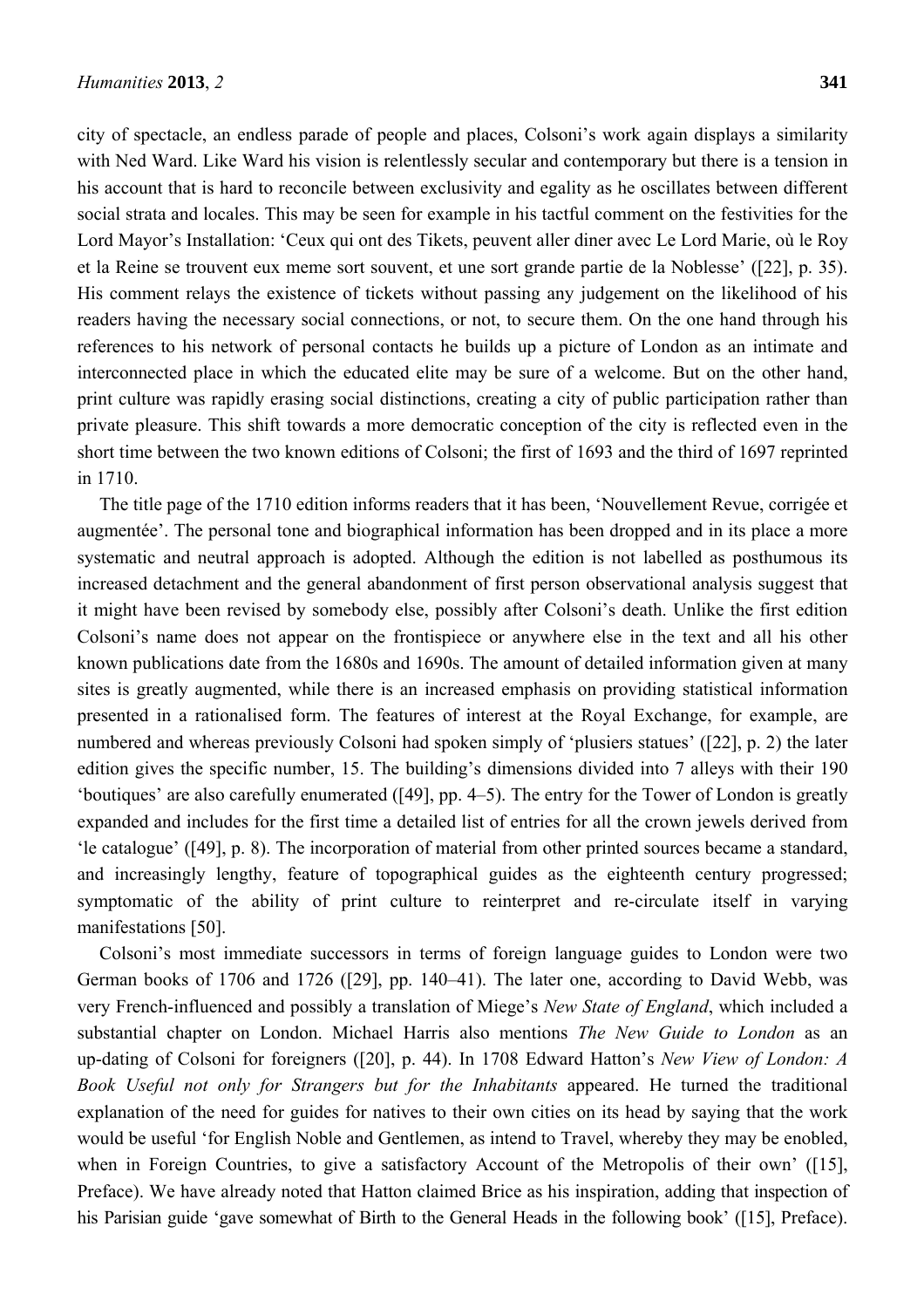Hatton followed Brice in his architectural interests and his emphasis on the modern while referring his readers to Stow if they required an historical source [51]. He says, however, in the intervening hundred years 'that what was London in Mr. Stow's time, is now like another City; the Churches, the Houses, and the very Situation and Names of some of the Streets being so much altered' ([15], Preface). Hence the need for a 'New View', as Hatton called his guide, which sought to provide an overview of the rapidly changing and expanding city based on a new sense of spatiality, with space as an active and dynamic agent in the workings of the urban life. To help chart this transformation a fold-out map of 1707 by Richard Chiswell was included which, as with the text, staked a claim for modernity being 'A New Map'. The cartography extended to 'The Suburbs as they now are standing' the very title reinforcing the mobility and instability of metropolitan form, at the same time as the map tried to establish and fix its boundaries.

Hatton, like many an ambitious author aimed to be 'pleasing to every Reader', and he lists the different audiences he hoped to engage in his Preface.

Thus, what is said of the Original Names of Streets, the Foundation and Denomination of Churches *etc*. will probably be acceptable to the Antiquary. The Description of Churches, Monuments, Ornaments, Statues *etc*. to the Architect, Painters, Statuarists, *etc*. That part of Armorial Ensigns, Inscriptions, Cenotaphs, Tombs, Monuments, Grave-Stones, *etc*. to the Lovers of Heraldry, History, Poetry *etc*. … That of the Dimensions and Bearing of Streets, the Areas and Terms of reputed Squares, *etc*. the Length, Breadth and Altitude of Churches and Steeples, Explanation of the Terms of Art, *etc*. to the Mathematical Genius, and that of the Musæum of the Royal Society, *etc*. to the Lovers of Natural Philosophy, *etc*. ([15], Preface).

As well as these specialist audiences Hatton hopes that the sections above will 'afford Satisfaction and Pleasure to Readers of all Tempers and Complexions' and that the work will serve as a useful guide to the capital ([15], Preface). One of the main functions of guidebooks in the period was to map cities which were continually expanding and in which, as Hatton commented, street names were often an unreliable guide. The experiences of the Swiss French Protestant Cesar de Saussure who visited England in 1725–1729 and spent a great deal of time in London are worth recounting here. He wrote of a frightening night when he got lost in the city a few days after his arrival without any form of guide and unable to speak English. He does not write specifically of having acquired a guidebook but his subsequent letters home to his family make it clear that he was using one or similar sources for his very detailed accounts of the metropolis, for example he cites the precise dimensions of St Paul's cathedral ([52], pp. 23–24, 46).

Hatton included three 'stations' to help his readers orientate themselves in different parts of the city: The Tower of London for the east of the town, St Paul's Cathedral for the middle and Charing Cross for the west. In each case he gave the distances from the marker to the principal streets. He also tried to define the overall shape of metropolis. The problem in so doing was that the city did not accord with regular geometry, as it should be according to classical precepts, and so London writers came up with ingenious metaphors to convey its scale and form. Howell in *Londonopolis* had described it as being like 'a Jesuit's hat', *i.e*., long and thin, and Hatton continued in a similar vein comparing it to a Laurel Leaf and also a whale.

Some have compared it to a Carpenter's Rule; but it much resembles the Shape (including Southwork) of a great Whale, Westminster being the under Jaw, St James's Park the Mouth; the Pall mall *etc*. Nd, the upper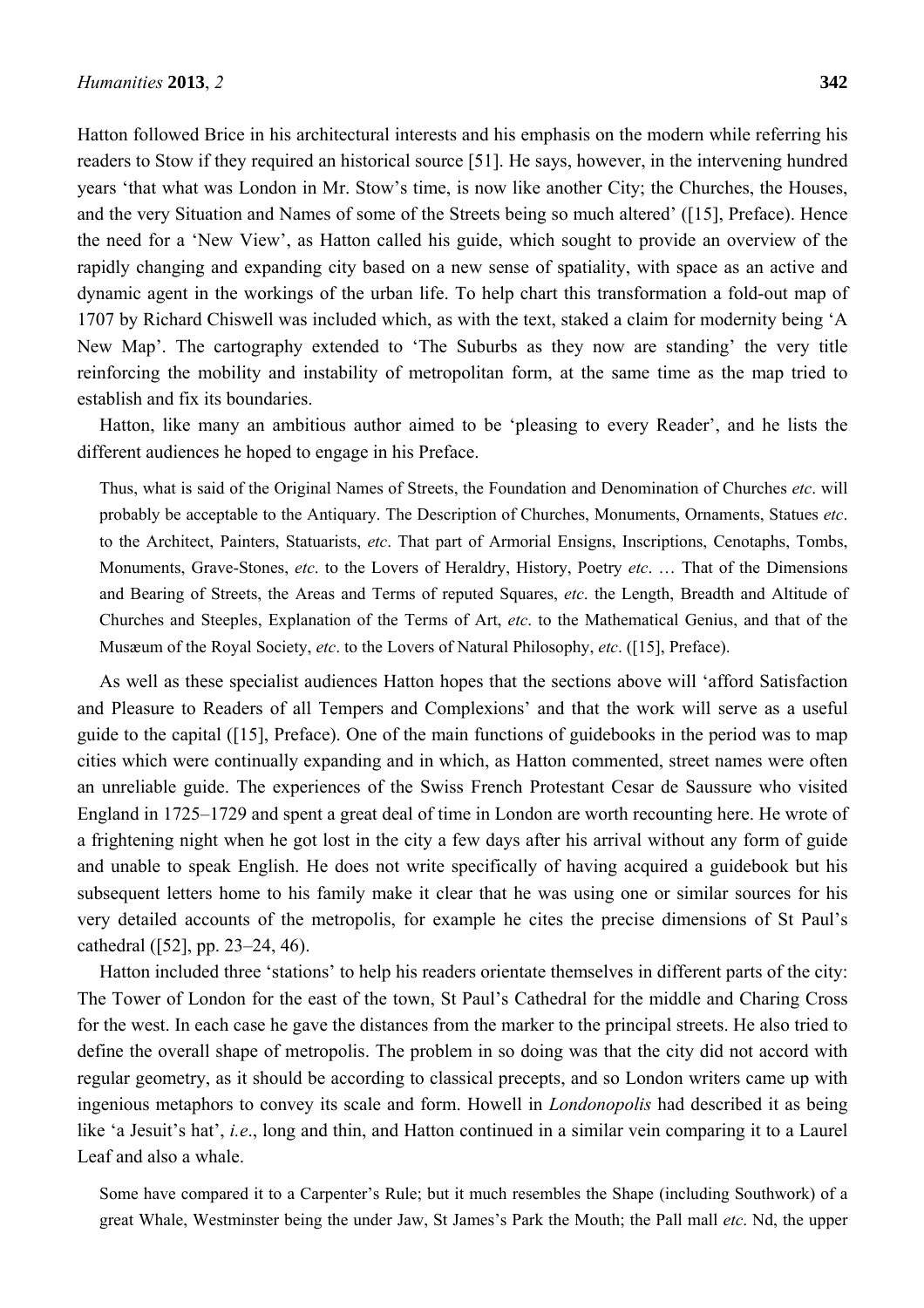Jaw; Cock and Pye Fields, or the meeting of the 7 Streets\*, the Eye; the rest of the City and Southwork to East Smithfield, the Body; and thence Ed to Limehouse, the Tail; and 'tis probably in as great a Proportion, the largest of Towns, as that is of Fishes ([15], p. ii). \* Seven Dials

Although Hatton's was a pocket book it was not arranged as a series of walks but rather alphabetically and thematically, under headings such as churches, streets, public statues *etc.* a format which was increasingly adopted in eighteenth-century pocket guides such as the long-running *Ambulator* series of 1774 onwards. He began with a gazetteer 'containing the names of the streets, squares' with comments on their 'Quality of Building and Inhabitants'. He writes for example of 'Ormond Street, a street of fine New Buildings' while Billingsgate was 'a kind of Square, which is a commodious Place for Hoys *etc*. to lie, and take in and unlade Goods' ([15], pp. 7, 61). Hatton combines the contemporary desire for universal coverage, through enumerating all the streets of the city, with a new attempt to describe the urban mass and its architecture both spatially and critically. The focus on the routeways of the city as a way of understanding its form and patterning, as represented in the maps and many urban odysseys of the period, came out of the new perception of the primacy of movement in the modern city. Hatton's entries reveal a new interest in visual appraisal but also the very limited language available for architectural description at the time ([35], pp. 146–52). Many streets are described approvingly as 'fine' or 'new', such as Albermarle Street which was 'of excellent new building, inhabited by Persons of Quality' ([15], p. 1). Regularity was also highly prized, Aldermanbury is implicitly rebuked as 'a spacious street (tho' somewhat irregular)' ([15], p. 1). This is the language of classicism with its emphasis on proportionality, novelty and quality but expressed for laymen in embryonic terminology. Despite his claims for specialist audiences in the Preface the 'Explanation of the Terms of Art' at the end of the book—covering Architecture, Sculpture, Painting, Mathematics and Heraldry—was clearly directed to the non-professional reader.

In the 'Explanation of the Terms of Art' Hatton includes full coverage of the classical orders and all their parts, as was common in so many treatises and architectural accounts of the time, but here translated for a middle-class audience without a classical education. His template for the arts is European, he writes in the Preface that 'the Terms in Architecture, Sculpture and Painting [are] from the Italian'. His description of 'Architecture' is broadly based on the Vitruvian canon: 'the Art of designing a Structure and Proportioning the several Members by due symmetry and disposing the several Appartments in the most commodious manner, so as to make them as pleasant and convenient as the place and other circumstances will admit'. Hatton does not name classical architecture in his Terms nor even use the more common contemporary term 'antique' but this is clearly his normative type with Gothic positioned as 'the other'. Thus he illuminates the '5 Kinds or Orders' and also 'the Gothick Order' and 'the Modern Gothic Order' ([15], p. 805). His use of the term 'Gothic Order' is interesting for it prefigures Batty Langley's invention in the 1740s of five Gothic orders for which he was vilified by contemporaries ([53], pp. 265–86; [51], pp. 99–100). Hatton then proceeds to explain classical terminology in simple terms often by analogy with well-understood traditional architectural features. Thus a Piazza is 'a lower or Ground-Walk covered over but open at one side; the same as Cloister (as commonly understood) while an 'Architrave' is 'The first piece of Ornament next above the Column or Pilaster; there are sometimes 2, sometimes 3 Faces, Fillets or Reglets appearing to lie, the upper over the Edge of the lower, as the Courses of plain Tile on a House' ([15], pp. 803, 811). He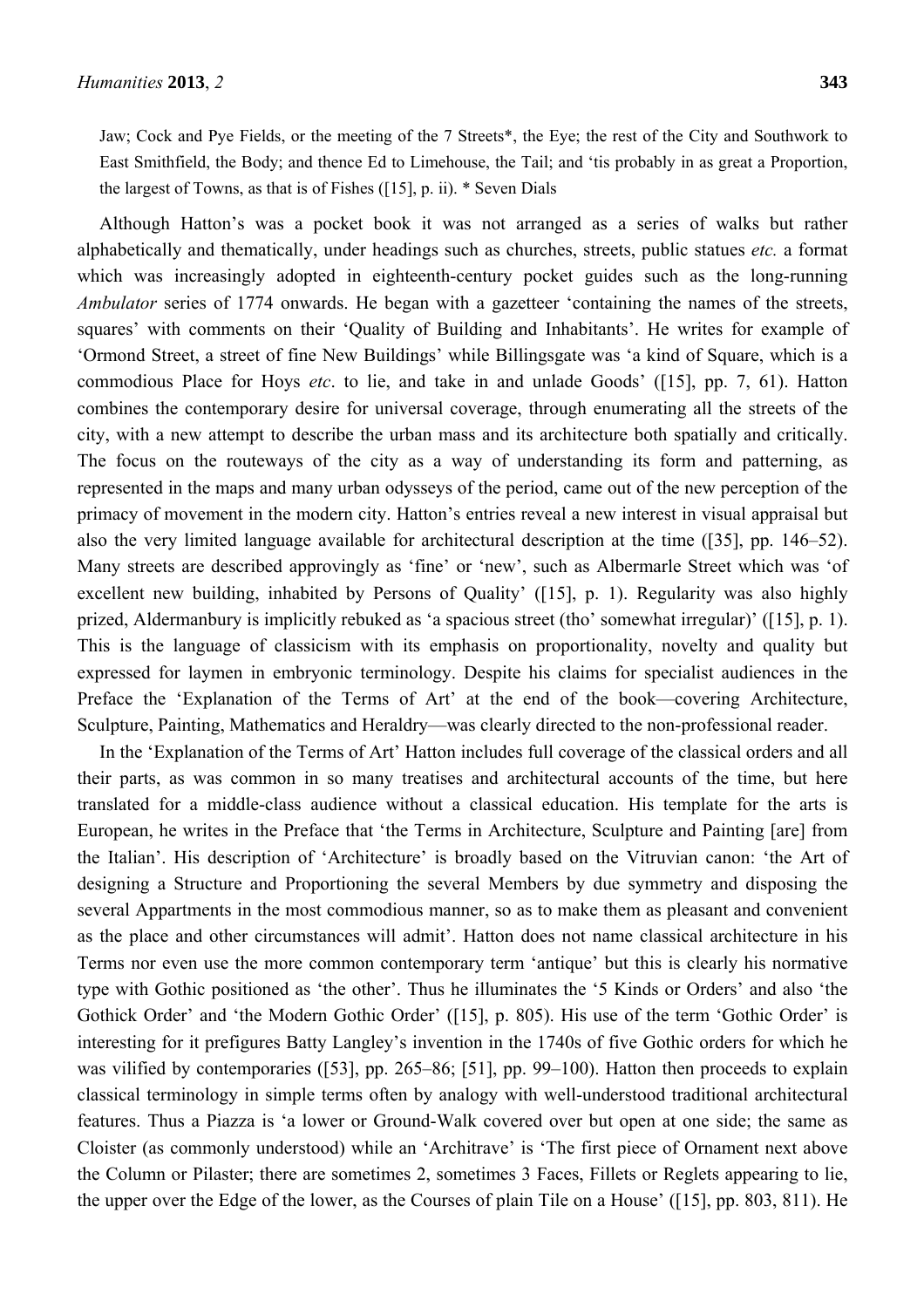often refers to workmen and their nomenclature, for example: 'Pediment, is that Ornament in Architecture placed over Doors or on Fronts of Houses *etc*. which is either pitch'd, triangular, or (as the Workmen call it Reaking)' ([15], p. 810). This has led Bridget Cherry to suggest that Hatton might have had a related professional background himself possibly as a surveyor, as he was also involved in producing mathematical and measuring publications including: *An Intire System of Arithmetic*, 1721 and *A mathematical manual,* 1728 ([51], p. 102). It is interesting to compare Hatton's 'Explanation of Terms' with the more well-known lexicographical examples aimed at an architectural audience, such as John Evelyn's, *An Account of Architects and Architecture, Together With an Historical, Etymological Explanation of certain Terms, particularly Affected by Architects*, 1664. Evelyn's extremely lengthy entries, most of which take several pages for a single term, mix Greek, Latin and modern languages with detailed consideration of antique exemplars and the canonical treatises such as Vitruvius, Alberti and Perrault. Evelyn wrote that his *Explanation of Terms* was badly needed in his home country, where unlike France, neither workmen nor 'the Politer Students of this Magnificent Art' were conversant with 'the several Parts and Members of the Orders' ([54], To the Reader). Evelyn did not see his book as being solely used by the cognescenti but certainly by a professional audience involved in construction. Hatton's list by contrast is squarely pitched at the layman, as he wrote: 'my business here is not to teach the Art but explain the term' ([15], p. 805).

Hatton followed Brice in articulating an appreciation for the Gothic. His interest may have arisen more from historic than aesthetic interests, nevertheless he valued monuments such as Westminster Abbey (1246 onwards) that were generally disparaged in contemporary connoisseurial discourse [55]. John Evelyn, the diarist and one of the key proponents in introducing classical architecture after the Restoration, was one of the most vehement. He characterised medieval architecture as barbarous and chose Henry VII's chapel (1503–*ca*.1512) in Westminster Abbey to make his point:

a certain Fantastical and Licencious manner of Building, which we have since call'd Modern (or Gothic rather) Congestions of Heavy, Dark, Melancholy and Monkish Piles, without any just Proportion, Use or Beauty, compar'd with the truly Antient. … For Proof of this (without Travelling far abroad) I dare Report my self to any Man of Judgment, and that has the least Taste of Order and Magnificence; If after he has look'd a while upon King Henry the VII's Chappel at Westminster; Gaz'd on its sharp Angles, Jetties, Narrow Lights, lame Statues, Lace and other Cut-work and Crinkle Crankle … one cannot consider it with any Steadiness, where to begin or end; taking off from that Noble Aier and Grandure, Bold and Graceful manner, which the Antients had so well ([54], p. 9).

For Evelyn Gothic represented the antithesis of civilization and was something that was not just aesthetically displeasing but degenerate and potentially harmful ([5], pp. 19–20; [56], pp. 161–62). This by contrast is Hatton on the Abbey, a passage which reveals his keen eye and potent blend of first-hand observation with an appreciation of the essentials of structure and ornament.

I proceed to describe the Building of this graceful piece of Antiquity, the Walls whereof are Stones, the Floor mostly paved with Marble … the Roof appears true Pitch cover'd with Lead, camerated within; and that of the Nave and cross Isles are supported with 50 *Sussex* marble Pillars … All which, with the Arches, Roof, Doors and other Apertures are of the antient *Gothick Order*. … As to the Ornament of this magnificent Pile … but though the grand Enemy of Beauty, Time, has somewhat defaced her External Features, yet there remains not a few marks of her outward Gracefulness: And if we look within, where Time has not been so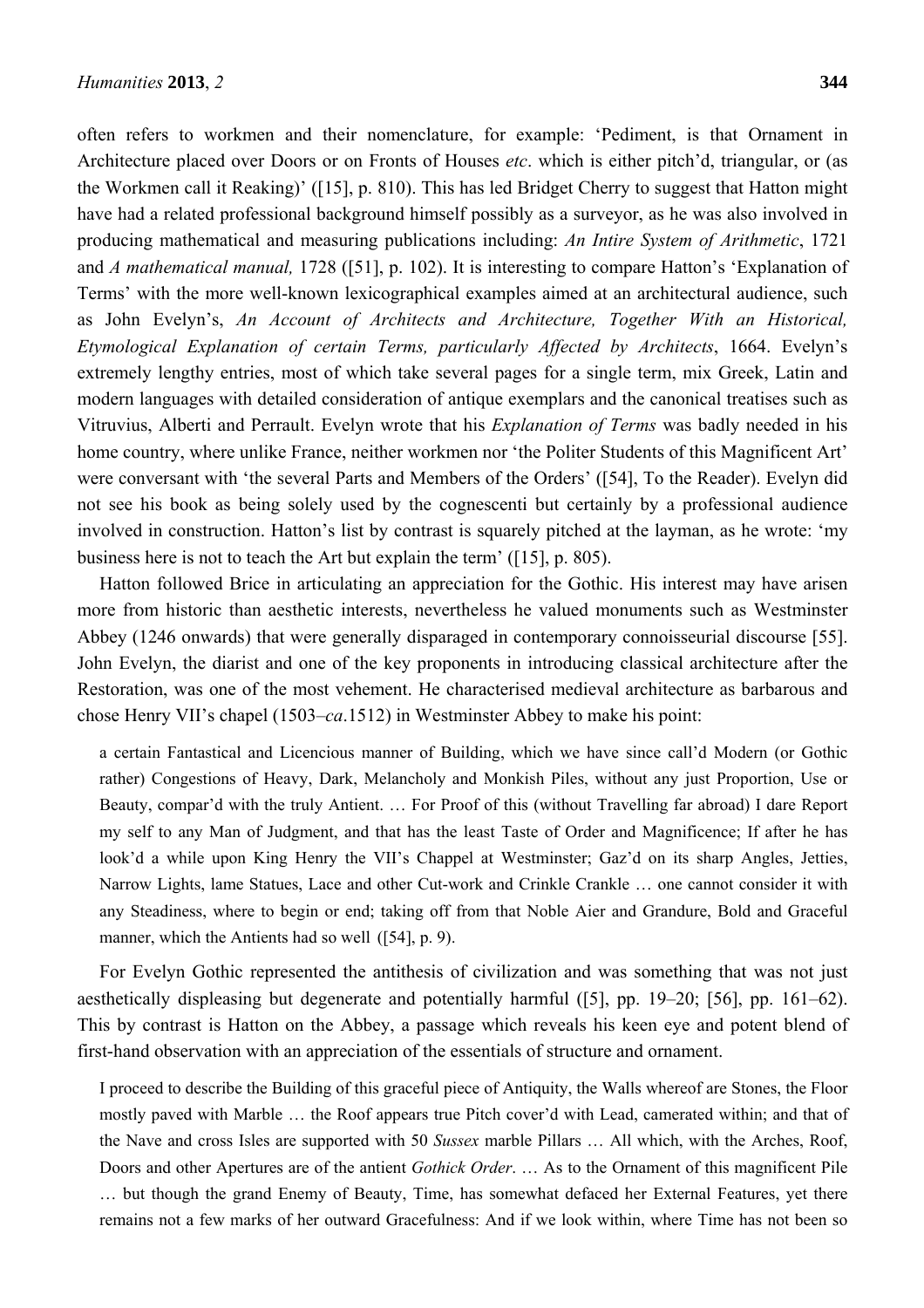powerfully assisted … we there perceive a numerous Train of agreeable Prospects, as her fine Marble Pillars and sumptuous Arches; her lofty neat Roof; her Mausoleum of magnificent and rich Shrines … we shall find her to excel, in these Respects ... most Churches in the World ([15], pp. 496–97).

Hatton shows himself to be an early enthusiast for the Gothic here at a time when most architectural commentators followed Evelyn as dismissing such work as 'crinkle-crackle' [57,58]. He goes on to praise the Chapel of the Blessed Virgin, better known today as Henry VII's chapel (1503–*ca*.1512), as an 'unparallel'd Edifice' and a 'Pattern of Ingenuity', particularly the stone fan vault with 'Gothic Arch-Work' as he calls it ([15], pp. 498–99). One can also see in this passage why later writers such as Stephen Wren in *Parentalia* leaned heavily on Hatton in describing the City churches [59]. Hatton's detailed descriptions of both pre- and post-Fire structures meant that he became an important source on London churches, many of which were subsequently radically altered or destroyed. He also dealt with church buildings on the outskirts of the metropolis which for the most part in the early eighteenth century still maintained their post-medieval appearance. These were not grand monuments like Westminster Abbey but Hatton's approach is still that of the even-handed recorder. He wrote of St Mary, Islington that he could not be sure of its date but that 'the present Structure, as near as can be judged from its Order, Materials, and other Circumstances, may have been erected about 200 Years'. He then offers a finely balanced judgment on its merits: 'As to Ornament, it cannot be expected any considerable should be in so old and decaying a Structure: But what I find is agreeable enough' ([15], p. 377). This appreciation of the non-classical was extended to the suburbs more broadly by Hatton and other writers, where vernacular and traditional architecture continued to form a substantial part of the environment until the late eighteenth century [60]. Guide books presented themselves as primarily concerned with the experiential, *i.e.*, the sensory and the immediate, including the everyday, rather than the aesthetic and in this way they could incorporate elements of the non-polite, such as the Gothic, within the genre while at the same time remaining part of urbane literate culture.

The circumstances surrounding the publication of Hatton's work also brings into sharp focus the supremely commercial nature of such works. Michael Harris comments:

Clearly the possibility of recurrent demand and the comparatively easy process of up-dating, if required at all, made the guides an excellent commercial bet … the sequences of editions which took some publications through generations in the trade suggest the value placed on successful items; and the wrangling over the property which occasionally appeared above the surface underlines the commercial interest ([20], p. 49).

The *New View* was brought out in 1708 by a triumvirate of publishers—Richard Chiswell, Thomas Horne and Awnsham Churchill—who were already engaged in a plan to revise Stow's *Survey of London*. They first commissioned Richard Blome the cartographer to undertake the project in 1694 and then when he stalled passed the baton to the ecclesiastical historian John Strype in 1702. Strype's progress, however, was insufficiently brisk for his impatient backers and so in 1708 they published what was generally perceived as a rival, albeit far more populist, work and delayed the production of the larger folio volumes until 1720 [61].

We will finish with a book which quite literally united English and French interests. *The Foreigner's Guide: Or a necessary and instructive Companion Both for the Foreigner and Native, in their tour through the Cities of Westminster and London* (1729) was the most direct and popular successor to Colsoni. It was a pocket book which went through a number of editions up until the 1750s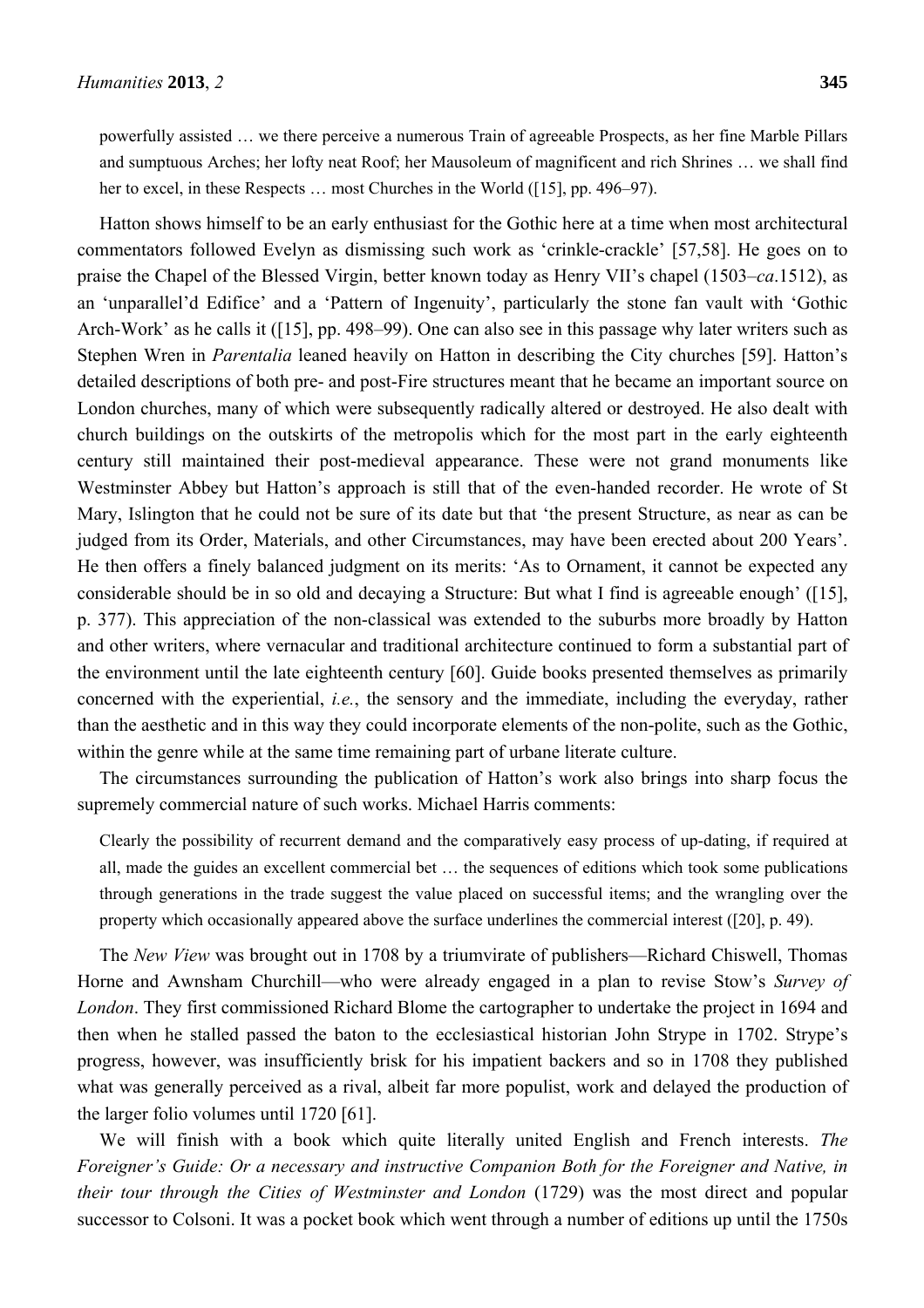and was the first to employ a facing page dual language format in English and French. The author, who is unknown, lamented in the 'Preface' that there had been a previous attempt to introduce visitors to the city 'but in every respect so imperfect, that as I have heard it express'd by many, It does Shame to the Title it bears' [62]. This must be a reference to Colsoni as the *Foreigner's Guide* is a far more sober and measured account than Colsoni's whistlestop tour. However, the facing page format could have been inspired by the *Trismagister* or other linguistics works which employed mirror pages. The book begins with 'A Description of London in general' which is largely dedicated to outlining the growth of the city and the new buildings which had gone up in the past fifty years or so. The author writes of the 'many thousand Houses, large and beautiful Streets, Squares  $\&$ '. But eschewing the usual chauvinism of the genre goes on to say that 'and did not the publick Buildings, such as great Houses, Churches, Hospitals, Halls, Inns of Court and stand as they do in bye Places, this City would make as good a Shew as any in the World' ([62], p. 10). The clamour for improved public buildings was to become an increasing refrain throughout the century echoed most immediately and notably in James Ralph's *A Critical Review of the Publick Buildings … about London and Westminster*, 1734. In its relativity the *Foreigner's Guide* displays an even greater sense of the fluidity and mutability of the city than Colsoni and Hatton, whose texts are very much snapshots taken at a particular moment in time. The opening general Description is followed by the now familiar format of perambulations arranged by neighbourhood, pointing out the principal sights. *The Foreigners Guide*, like Colsoni, provided practical information and dealt with both high and low culture. There is much less of a sense of personal knowledge and immediacy than in Colsoni, although some recommendations and tips are still included. Indeed the more remote tone stems from the fact that much of it is culled from Daniel Defoe's *A Tour through the Whole Island of Great Britain* (1724–1726) [36]. London in the *Foreigners Guide* appears as a much bigger and more anonymous entity than Colsoni's and Hatton's city reflecting the intervening thirty-plus years of physical and social change. The author ranges as far afield as Oxford, Bath and Newmarket; the rhapsodic account of the racing at the latter seemingly the highlight of the entire account. The constant expansion of what might be constituted as London and the emphasis on peregrination continued in later works, such as the *Ambulator* and *London In Miniature* of 1755 ([60], Chp. 2).

The sub-title of *London In Miniature*, given below, might stand as a conclusion to this article. It nicely encapsulates the novel features that guidebooks pioneered in the late seventeenth and early eighteenth centuries in Paris and London. These were firstly, a fine balance between the need for a concise format in conjunction with the provision of as great an amount of information as possible, the difficult juggling act of every tourist guide ever since. Secondly, there was an emphasis on the sensory and the experiential as opposed to knowledge and improvement which embraced high, low and middling culture. Guidebooks were one of the ways through which architecture and the city were commodified as a touristic experience; as Carole Fabricant writes: 'we can see in eighteenth-century tourism the distinct beginnings of what it has developed into today: a collective, institutional force, a profoundly social and socializing ritual' ([63], p. 256). Thirdly, they presented their ever-expanding cities as highly malleable both physically and conceptually. Along with maps, topographical prints and other literature they were ones of the ways in which the new spatiality of the city was both represented and produced. As the sub-title of *London In Miniature* stated such books provided: 'A Concise and Comprehensive Description of the Cities of London and Westminster, and Parts adjacent, for forty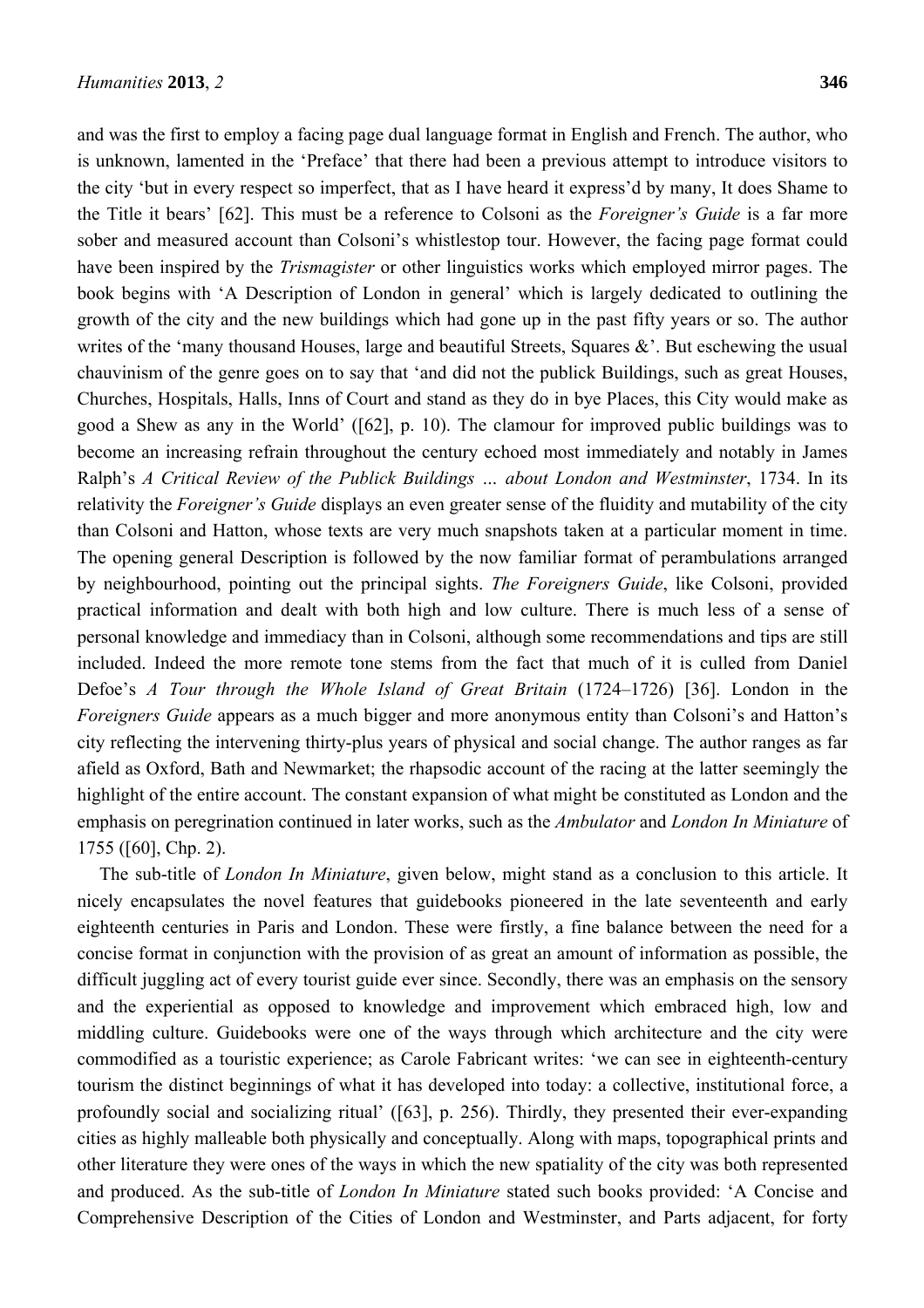Miles round … Intended as A Complete Guide to Foreigners, And All others who come to view this City, or travel for Pleasure to any of its circumjacent Parts'. From this very particular mix there developed a new type of guide which rejected antiquarianism as being irrelevant for its more generalised audiences. These guides grew out of the position of the European capitals as epicentres of a new consumer culture but in themselves also contributed to the creation of the two cities as objects of consumption in their own right. The tradition of reciprocity between London and Parisian guides continued into the nineteenth century as flow of guidebooks by French and English authors on each other's capitals demonstrates ([64], pp. 323–26, 330–31). Thus a genre of urban guidebooks emerged which, in parallel with various literary strands, developed new approaches to writing about the city that stressed its architectonic form, visual consumption, geographical diversity, and multifarious and protean character. They were part of an integrative and immersive touristic presentation of the urban grounded in its physical geography and structures. In so doing they created a new image of the city as a modern and dynamic series of diverse buildings and spaces which incorporated the old as well as the new the periphery as well as the centre.

## **Acknowledgements**

I am grateful to Dana Arnold for suggesting this article and to Anthony Gerbino for his help in introducing me to Parisian guidebooks.

## **Conflict of Interest**

The author declares no conflict of interest.

## **References and Notes**

- 1. Jurgen Habermas. *The Structural Transformation of the Public Sphere: An Inquiry into a Category of Bourgeois Society*. Cambridge: Cambridge University Press, 1989.
- 2. Peter Borsay. *The English Urban Renaissance: Culture and Society in the Provincial Town, 1660–1770*. Oxford: Clarendon Press, 1989.
- 3. Richard Wittman. *Architecture, Print Culture and the Public Sphere in Eighteenth-Century France*. New York & London: Routledge, 2007.
- 4. Matthew Craske. "From Burlington Gate to Billingsgate; James Ralph's attempt to impose Burlingtonian classicism as a canon of public taste." In *Articulating British Classicism: New Approaches to Eighteenth-Century Architecture*. Edited by Barbara Arciszewska and Elizabeth McKellar. Aldershot & Burlington VT: Ashgate, 2004, 97–118.
- 5. Owen Hopkins. "Mere Gothique heaps of stone? Uses and abuses of the 'Gothic' in James Ralph's Critical Review (1734)." *Immediations: The Courtauld Journal of Postgraduate Research* 1 (2010): 7–30.
- 6. Max Byrd. *London Transformed: Images of the City in the Eighteenth Century*. New Haven & London: Yale University Press, 1978.
- 7. M. Warner. *The Image of London*. London: Barbican Art Gallery ex-cat, 1987.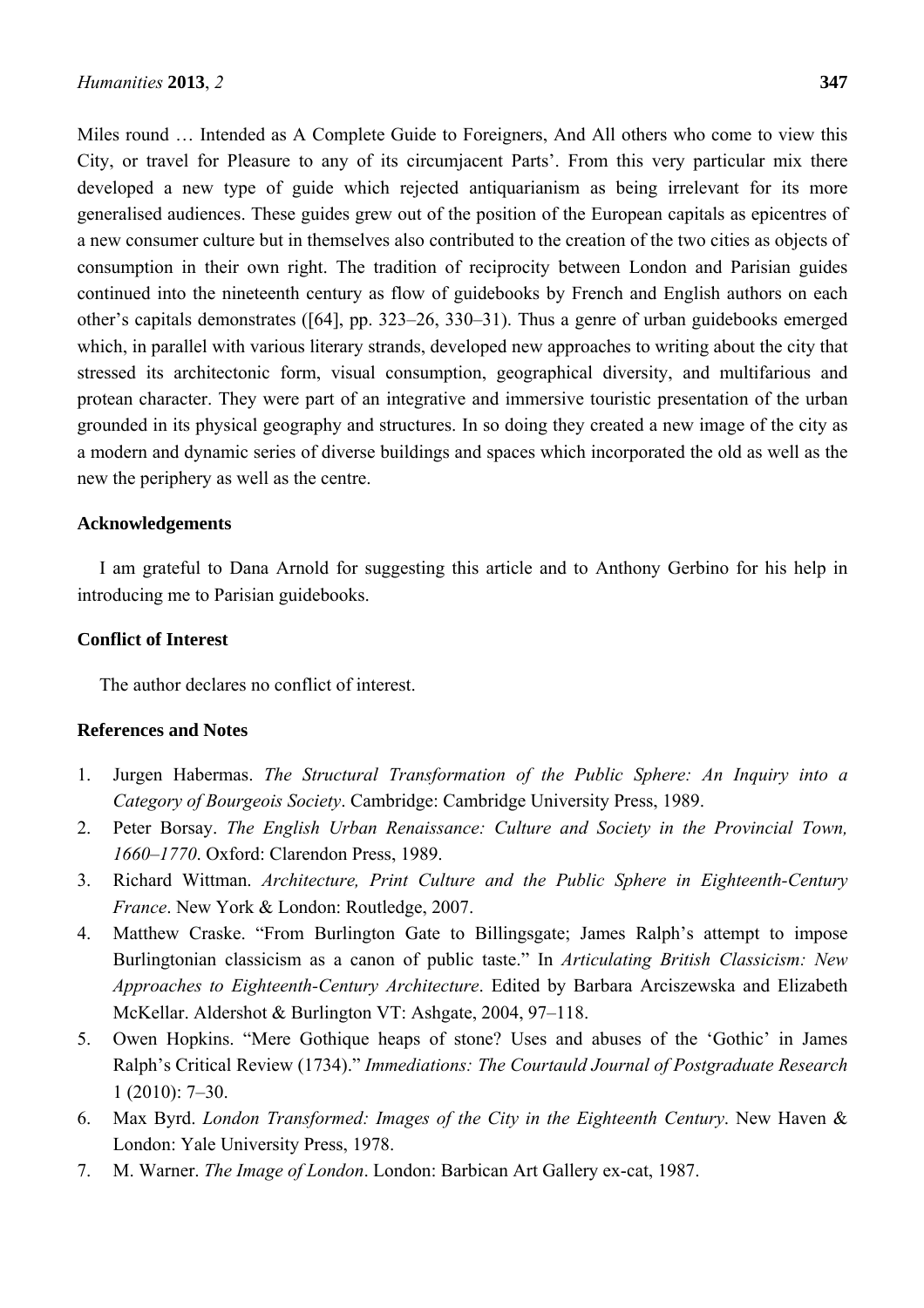- 8. Cynthia Wall. *The Literary and Cultural Spaces of Restoration London*. Cambridge: Cambridge University Press, 1998.
- 9. Joseph Monteyne. *The Printed Image in Early Modern London: Urban Space, Visual Representation and Social Exchange*. Aldershot & Burlington VT: Ashgate, 2007.
- 10. Penelope Corfield. "Walking the City Streets: The Urban Odyssey in Eighteenth-Century England." *Journal of Urban History* 16 (1990): 132–74.
- 11. Daniel Roche, Ed. *La Ville Promise: Mobilité et accuiel à Paris (fin XVIIe-début XIXe siècle)*. Paris: Fayard, 2000.
- 12. Clare Brant, and Susan E. Whyman, Eds. *Walking the Streets of Eighteenth-Century London: John Gay's Trivia (1716)*. Oxford: Oxford University Press, 2007.
- 13. Rosemary Sweet. *The Writing of Urban Histories in Eighteenth-Century England*. Oxford: Clarendon Press, 1997.
- 14. Victoria E. Thompson. "Knowing Paris: Changing Approaches to Describing the Enlightenment City." *Journal of Urban History* 37 (2011): 28–42.
- 15. Edward Hatton. *A New View of London (or, An Ample Account of That City*, 2 Vols.). London, 1708.
- 16. Robert B. Shoemaker. "Gendered spaces: patterns of mobility and perceptions of London's geography, 1660–1750." In *Imagining Early Modern London: Perceptions and Portrayals of the City from Stow to Strype 1598-1720*. Edited by Julia F. Merritt. Cambridge: Cambridge University Press, 2001, 144–65.
- 17. Julia F. Merritt, Ed. "Introduction. Perceptions and Portrayals of London 1598–1720." In *Imagining Early Modern London.* Cambridge: Cambridge University Press, 2001, 1–24.
- 18. Germaine Brice. *Description nouvelle de ce qui'il ya de plus remarquable dans la Ville de Paris*. Paris: Nicolas Le Gras, 1684.
- 19. Germain Brice. *A New Description of Paris*. London, 1687.
- 20. Germaine Brice. *Description de la Ville de Paris*. Paris, 1752; 'Avertissesment' including a biography by P.J. Mariette, pp. i–xx.
- 21. Germaine Brice. *Description de la Ville de Paris*. Paris, 1752. Reprint, Michel Fleury, and Pierre Codet, ed. *V. Hautes Ếtudes Médiéval et Modernes 12*. Paris: Centre de Recherches d'Histoire et de Philologie de la IV Section de L'Ếcole Pratique des Hautes Ếtudes, 1971, VII–XV.
- 22. F. Colsoni. "Ancestry of Town Guide Books." In *Le Guide de Londres* (1693). Edited by Walter Godfrey. Cambridge: London Topographical Society, 1951, 54–5.
- 23. Gilles Corrozet. *La fleur des antiquitez, singularités & excellences de … Paris*. Paris, 1532.
- 24. Jacques Du Breul. *Le Theatre des antiquitez de Paris*. Paris, 1608.
- 25. Michael Harris. "London Guidebooks before 1800." In *Maps and Prints: Aspects of the English Booktrade*. Edited by Robin Myers, and Michael Harris. Oxford: Oxford Polytechnic Press, 1984,  $31–66$
- 26. Anthony Gerbino. *François Blondel: Architecture, Erudition, and the Scientific Revolution*. London & New York: Routledge, 2010.
- 27. Rosemary Sweet. *Antiquaries: The Discovery of the Past in Eighteenth-century Britain*. Hambledon & London: St Martin's Press, 2004.
- 28. Bernard Adams. *London Illustrated 1604–1851*. London: The Library Association, 1983.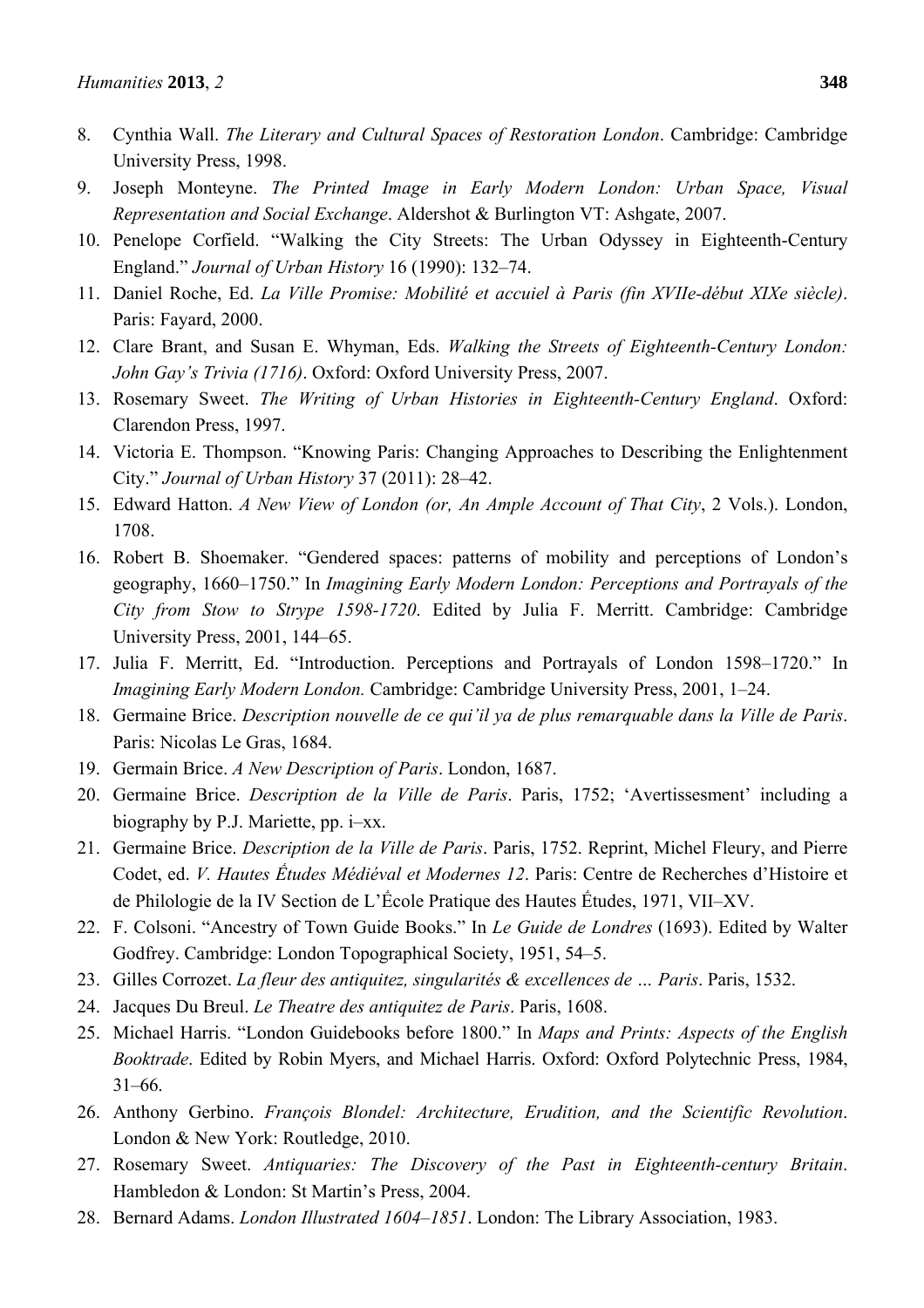- 29. David Webb. "Guide Books to London before 1800: A Survey." *London Topographical Record* 36 (1990): 138–52.
- 30. James Howell. *Londinopolis; an Historicall Discourse or Perlustration of the City of London: Whereunto is Added Another of the City of Westminster*. London, 1657.
- 31. *Oxford Dictionary of National Biography*, 2004 onwards. Available online: www.oxforddnb.com (accessed on 28 June 2007).
- 32. Randall Cotgrave, and James Howell. *A French-English Dictionary, Compiled by Mr Randall Cotgrave. With Another in English and French. Whereunto are newly added the Animadversions, and Supplements &c. of James Howell Esquire*. London, 1650.
- 33. James Howell. *Lexicon Tetraglotton*. London, 1660.
- 34. Peter Clark, Ed. *The Cambridge Urban History*. Cambridge: Cambridge University Press, 2000, 316–17.
- 35. Elizabeth McKellar. *The Birth of Modern London: The Development and Design of the City 1660–1720*. Manchester: Manchester University Press, 1999.
- 36. Daniel Defoe. *A Tour Through the Whole Island of Great Britain*, (1724–1726). Edited by P. Rogers. London: Penguin, 1971.
- 37. Julia F. Merritt, Ed. "The reshaping of Stow's Survey: Munday, Strype, and the Protestant City." In *Imagining Early Modern London: Perceptions and Portrayals of the City from Stow to Strype 1598–1720*. Cambridge: Cambridge University Press, 2001, 52–88.
- 38. Henri Lefebvre. *The Production of Space* (1974). Translated by D. Nicholson-Smith. Oxford: Oxford University Press, 1991.
- 39. John Stow. *A Survey of the Cities of London and Westminster: Containing the Increase, Modern Estate and Government of Those Cities*. Edited by John Strype. London, 1720.
- 40. Anonymous. *A Trip from St. James's to the Royal-Exchange*. London, 1744.
- 41. F. Colsoni. *The New Trismagister* (1688). Edited by R.C. Alston. Menston: Scolar Press, 1972.
- 42. F. Colsoni. *The English Ladies New French Grammar*. London, 1699, advertisement for 'Books Printed and Sold by the Author', n. p.
- 43. F. Colsoni. *La clef-dor de la langue Angloise*. London, 1699.
- 44. Florio John. *Second Frutes* (1591). Edited by Harry R. Warfel. Gainesville: Scholars' Reprints, 1953; Introduction by R.C. Simonini, Jr.
- 45. M. de Certeau. *The Practice of Everyday Life*. Translated by Steven Rendall. Berkeley, Los Angeles & London: University of California Press, 1984.
- 46. Edward [Ned] Ward. *The London Spy Compleat in Eighteen Parts*, 4th ed. London, 1709.
- 47. Miles Ogborn. *Spaces of Modernity: London's Geographies 1680–1780*. New York & London: The Guilford Press, 1998.
- 48. Christine Stevenson. "Vantage Points in the Seventeenth-century City." *The London Journal* 33 (2008): 217–32.
- 49. F. Colsoni. *Le Guide de Londres*, 3rd ed. London, 1703.
- 50. See J. Brewer. *The Pleasures of the Imagination: English Culture in the Eighteenth Century*. London: Harper Collins, 1997, Part II 'Print'.
- 51. Bridget Cherry. "*Edward Hatton's* New View of London." *Architectural History* 44 (2001): 96–105.
- 52. Cesar de Saussure. *A Foreign View of England in 1725–1729*. London: Caliban Books, 1995.